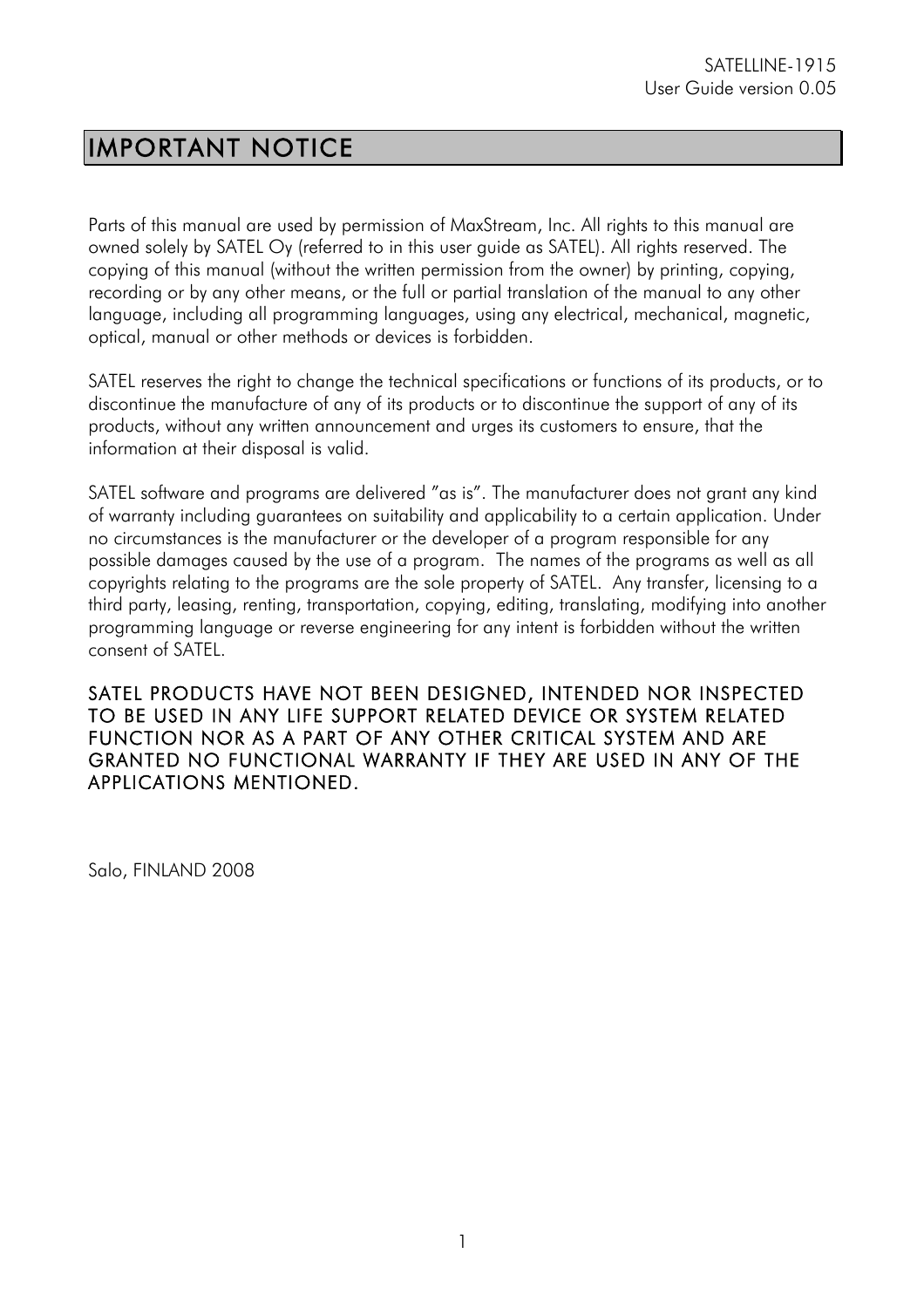## RESTRICTIONS ON USE

WARNING: This equipment has been is approved only for mobile and base station transmitting devices. Antenna(s) used for this transmitter must be installed to provide a separation distance of at least 30 cm from all persons and must not be co-located or operating in conjunction with any other antenna or transmitter.

Contains FCC ID: OUR-9XTEND. The enclosed device complies with the part 15 of the FCC rules. Operation is subject to the following two conditions: (i.) this device may not cause harmful interference and (ii.) this device must accept any interference received, including interference that may cause undesired operation.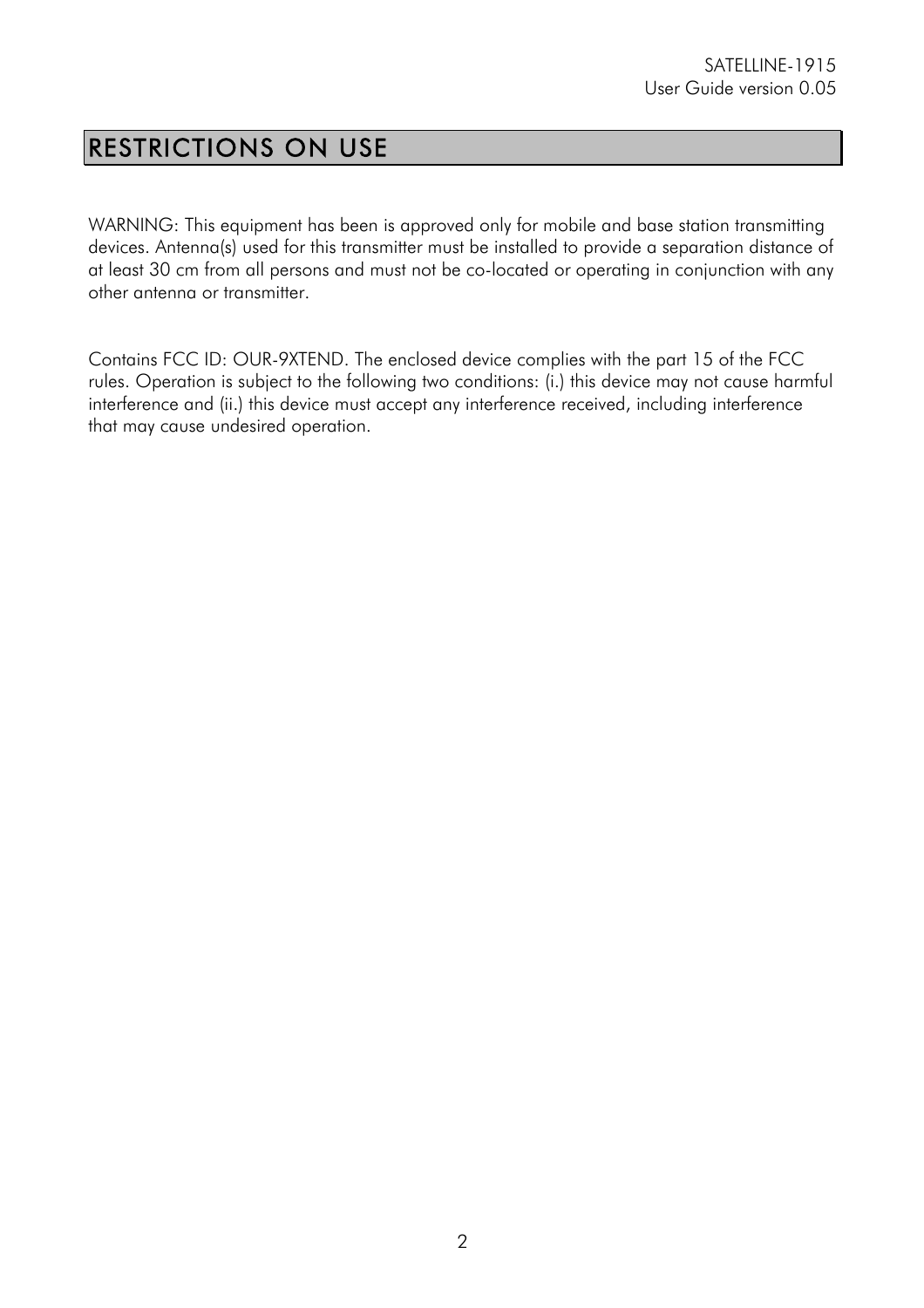## PRODUCT CONFORMITY

Hereby, SATEL Oy declares that SATELLINE-1915 radio modem is in compliance with the essential requirements of FCC Part 15 (USA), IC (Industry Canada) and C-TICK (Australia) regulations.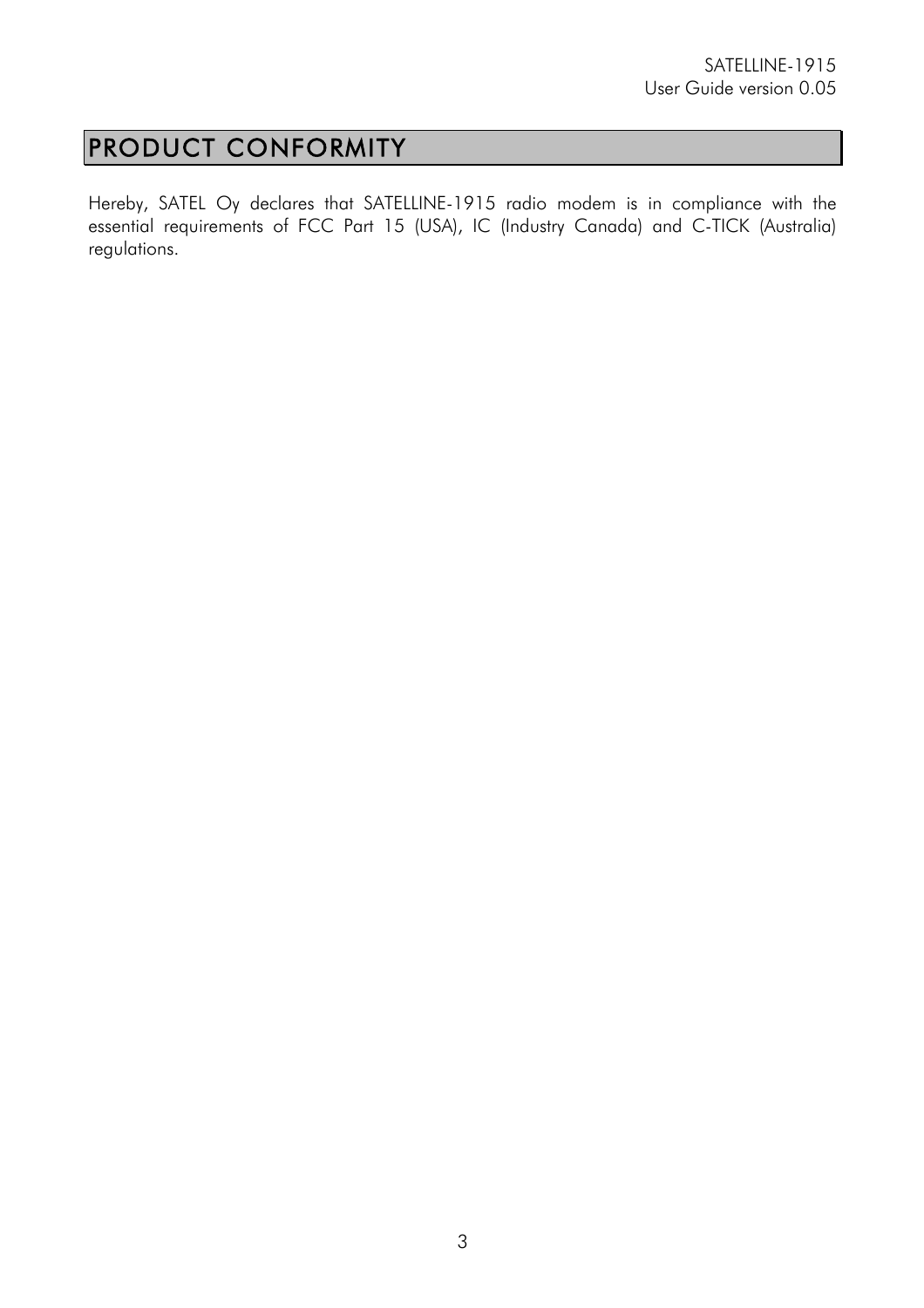## WARRANTY AND SAFETY INSTRUCTIONS

Read these safety instructions carefully before using the product:

- o Warranty will be void, if the product is used in any way, which is in contradiction with the instructions given in this manual, or if the housing of the radio modem has been opened or tampered with.
- o The radio modem is to be used only on frequencies allocated by local authorities and without exceeding the given maximum allowed output power ratings. SATEL is not responsible, if any products manufactured by it are used in unlawful ways.
- o The devices mentioned in this manual are to be used only according to the instructions described in this manual. Faultless and safe operation of the devices can be guaranteed only if the transport, storage, operation and handling of the devices is appropriate. This also applies to the maintenance of the products.
- o To prevent damage to both the radio modem and any terminal devices must always be switched OFF before connecting or disconnecting the serial connection cable. It should be ascertained that different devices used have the same ground potential. Before connecting any power cables the output voltage of the power supply should be checked.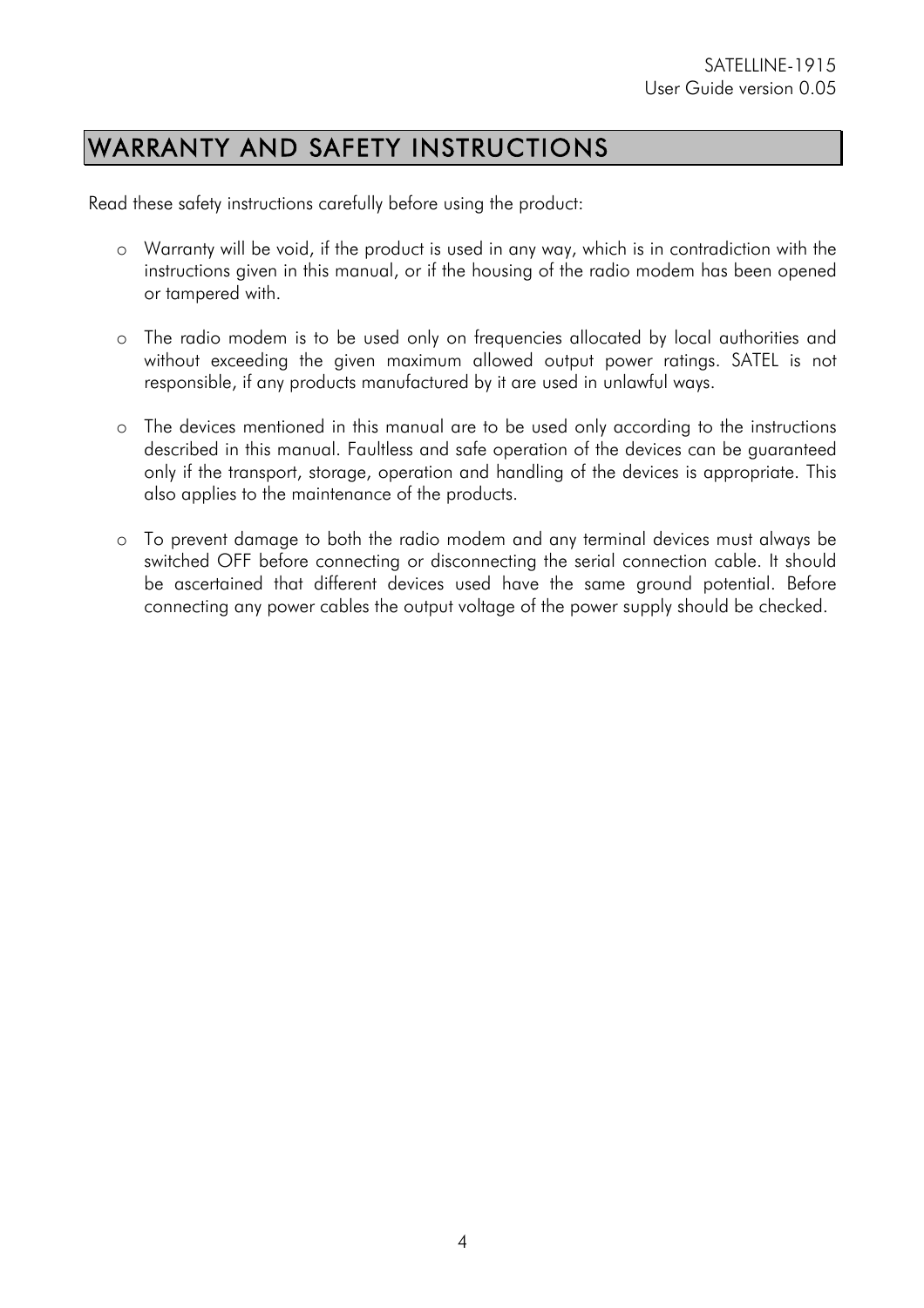# TABLE OF CONTENTS

| 2.2                   |
|-----------------------|
|                       |
|                       |
|                       |
|                       |
| 4.2                   |
| 4.3<br>4.3.1<br>4.3.2 |
|                       |
|                       |
| 5.1                   |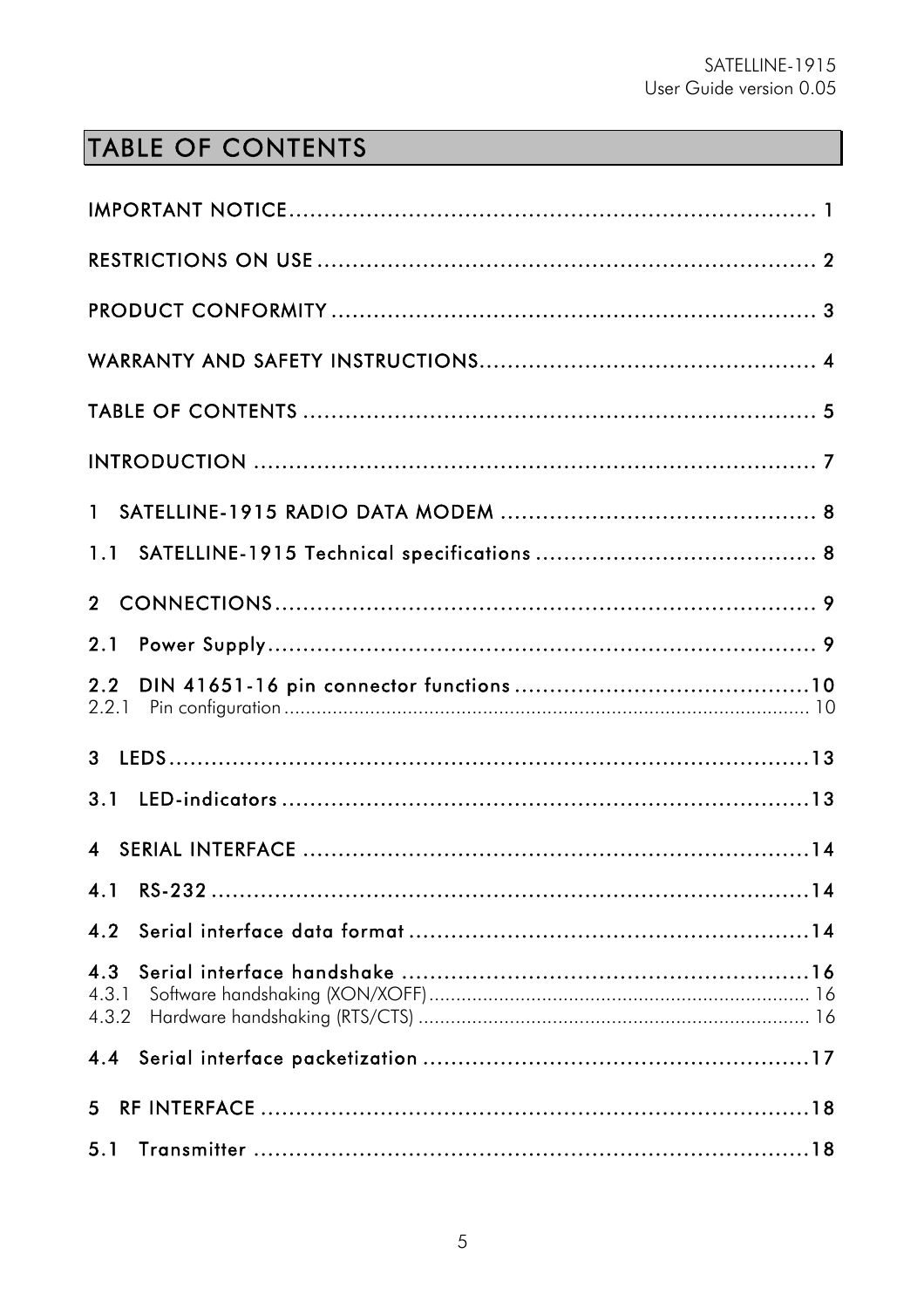| 5.2                                     |                                                             |
|-----------------------------------------|-------------------------------------------------------------|
| 5.3                                     |                                                             |
| 5.4                                     |                                                             |
| 6                                       |                                                             |
| 6.1<br>6.1.1<br>6.1.2<br>6.1.3<br>6.1.4 |                                                             |
| 7 <sup>7</sup>                          |                                                             |
| 7.1                                     |                                                             |
| 7.2<br>7.2.1                            |                                                             |
| 7.3                                     |                                                             |
| 7.4                                     |                                                             |
| 7.5                                     |                                                             |
| 7.6                                     |                                                             |
| 7.7                                     |                                                             |
| 7.8                                     |                                                             |
|                                         | 7.9 Long range point-to-point example with repeater 32      |
|                                         | 7.10 Long range point-to-multipoint example with repeater33 |
|                                         |                                                             |
| 9                                       |                                                             |
|                                         |                                                             |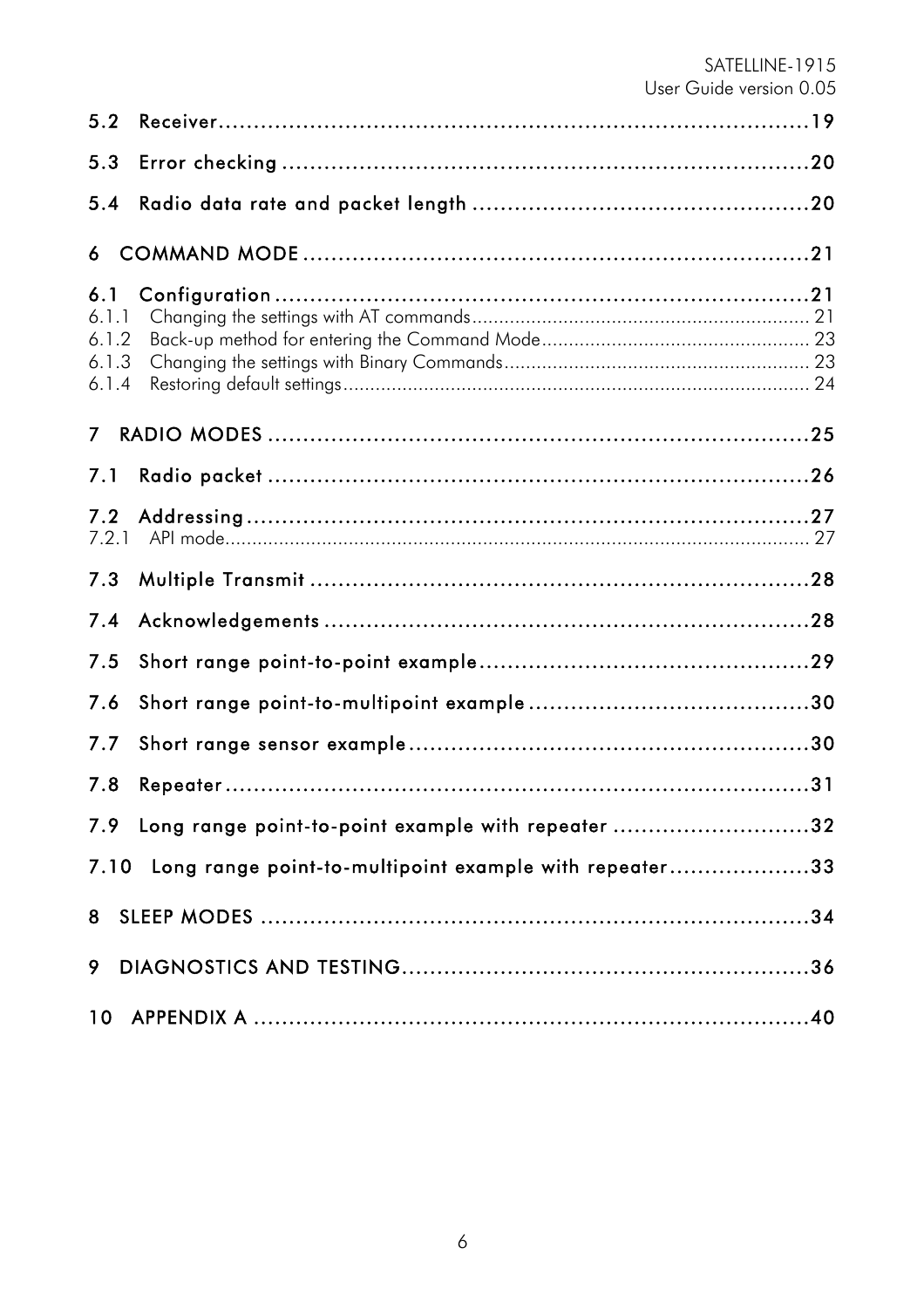## INTRODUCTION

SATEL Oy is a Finnish electronics and telecommunications company specialised in the design and manufacturing of wireless data communication products. SATEL designs, manufactures and sells radio modems intended for use in applications ranging from data transfer to alarm relaying systems. End users of SATEL products include industrial companies, public organisations and private persons.

SATEL is one of the leading radio modem suppliers worldwide. The SATEL radio modems are type approved in most countries globally.

Primary characteristics of SATELLINE – 1915 are listed below:

- o SATELLINE-1915 radio has a raw data rate of 9.6 kbps or 115.2 kbps
- o SATELLINE-1915 radio modems DTE-interface (Data Terminal Equipment, user device) is electrically compatible with the RS-232 serial interface. RD, TD, RTS, CTS, DTR, DSR lines are implemented.
- o Settings can be changed with AT commands or binary commands.
- o SATELLINE-1915 radio modem software can be updated using a PC and special programming software.

#### User guide version information

This version of the User Guide is applicable for SATELLINE-1915 having the firmware version 2040 or later.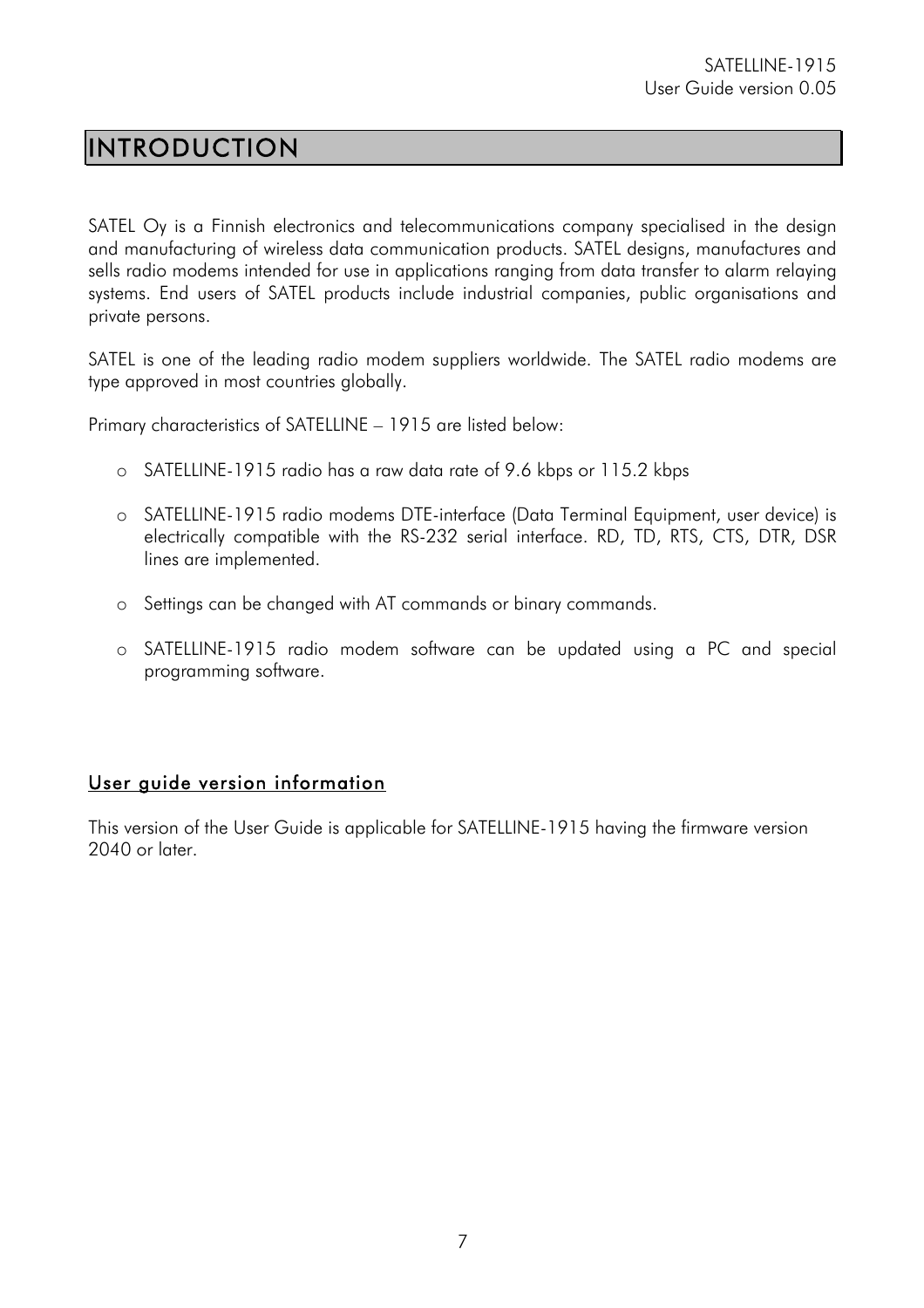## 1 SATELLINE-1915 RADIO DATA MODEM

### 1.1 SATELLINE-1915 Technical specifications

#### RADIO TRANSCEIVER

Frequency Range Communication Mode Hopping Patterns Channels in Hopping Pattern Radio Speed RADIO TRANSMITTER

#### RADIO RECEIVER

902 …. 928 MHz Half Duplex Frequency Hopping 10 different 50 9600 / 115200 bps

Carrier Power 1, 10, 100, 500, 1000 mW / 50 ohm

Sensitivity **-110 dBm @ 9600bps (BER < 10E-4)**  $-100$  dBm @ 115200bps (BER < 10E-4)

#### **MODEM**

Interface Interface Connector Data Speed of Serial Interface

Data format GENERAL Operating Voltage Power Consumption (average)

Temperature Range - Operating

- Storage Antenna Connector Housing Size H x W x D Installation Plate **Weight** 

RS-232 DIN41651-16pin (male) 10 – 230400 bps (also non-standard baud rates between 10 … 230400) Asynchronous RS-232

+ 8... + 30 Vdc  $<$  0.72 VA (60 mA @ 12 V) Receive  $< 1.1$  VA (90 mA @ 12 V / 10 mW) Transmit < 5.0 VA (420 mA @12 V / 1 W) Transmit  $<$  0.024 VA (2 mA@12 V) Sleep mode

 $-25$  °C ...  $+55$  °C (tests acc. To ETSI standards)  $-40$  °C ...  $+75$  °C (absolutely min. / max.)  $-40$  °C  $... +85$  °C Reverse Polarity SMA, 50 ohm, male Plastic / Aluminium enclosure 125 x 57 x 19 mm 130 x 63 x 1 mm 115 g

#### NOTE! Values are subject to change without notice.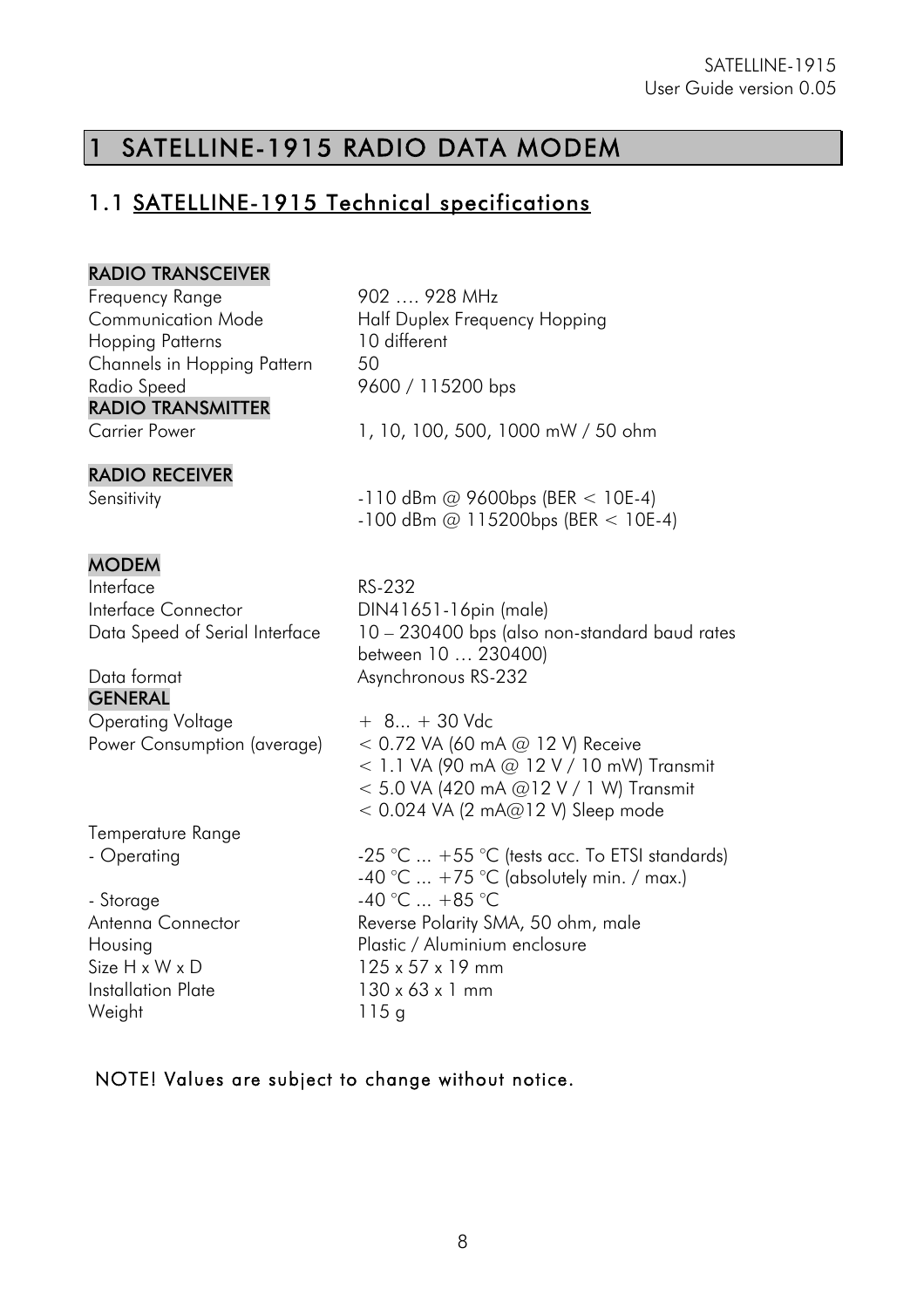## 2 CONNECTIONS

### 2.1 Power Supply

The allowed operating voltage is  $+8 - +30$  Vdc. The pin 1 of the DIN41651-16 connector is connected to the positive power supply line. Negative power supply line (ground) is connected to pin 2 of the DIN41651-16 connector. The DTR-line of the radio modem which is connected to pin 14 can be used as an ON / STANDBY –switch.

Connecting the DTR to ground will turn the radio modem OFF. Leaving the DTR unconnected will turn ON the radio modem (the radio modem has internal pull-up for DTR).

The basic connection between a radio modem and the serial port (RS-232) of a PC is described in the schematic below.



NOTE! The modem has an internal multifuse; external fuse is not required.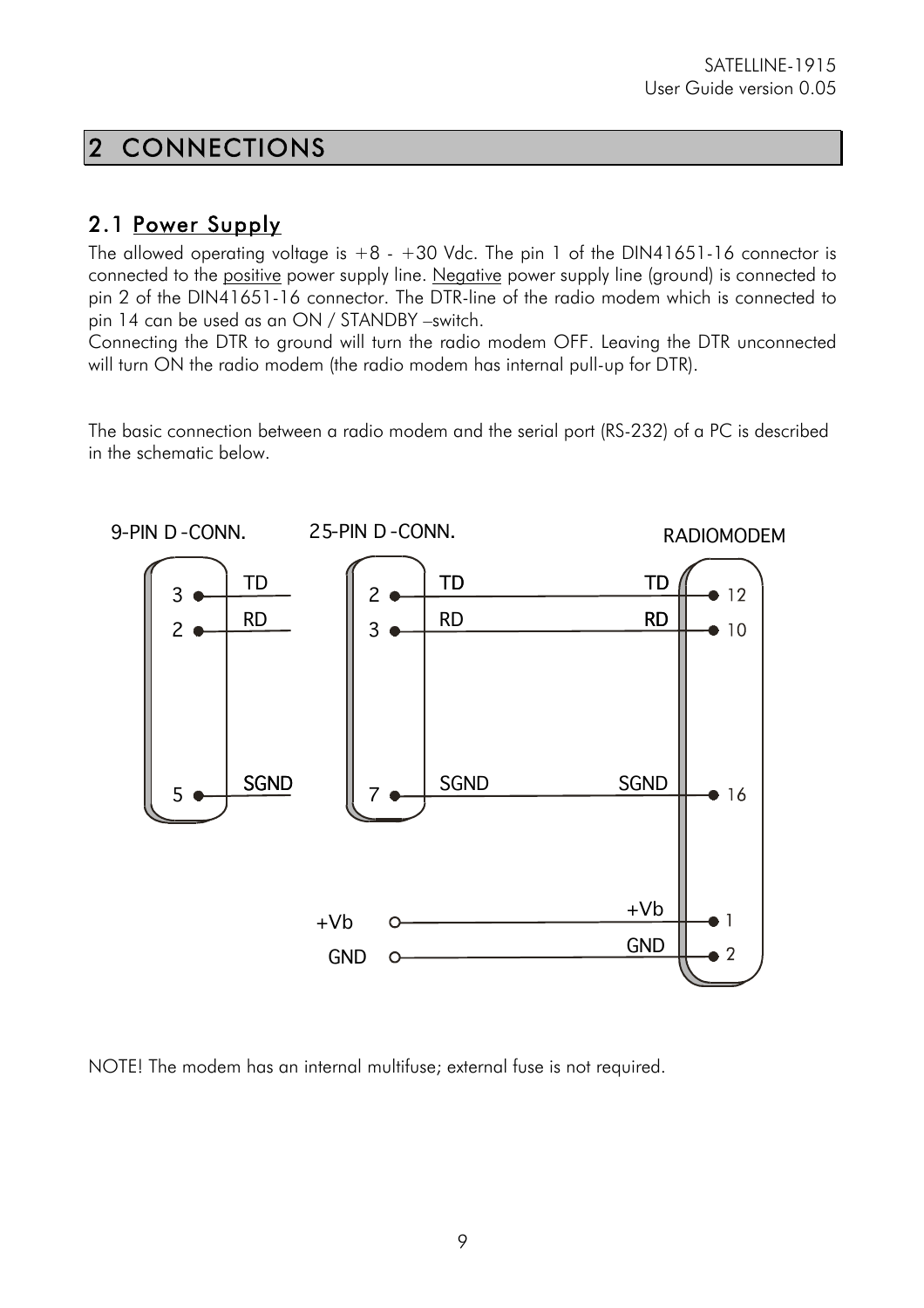### 2.2 DIN 41651-16 pin connector functions

The radio modem is referred to as DCE (Data Communication Equipment) whereas the PC is referred to as DTE (Data Terminal Equipment). SATELLINE-1915 radio modem includes a 16 pin DIN41651-type male connector, which contains all the connections required to establish communication between the radio modem, acting as the DCE, and the PC, acting as the DTE.

All EMC-requirements set forth by authorities have been taken into account in the design of the radio modem. The user of the radio modem is thereby not required to take any special actions regarding EMC-shielding of the radio modem.

#### NOTE!

When the PROG-pin (pin 7 of the DIN41651-16 pin -connector) is connected to ground, the radio modem is in the *Programming Mode*.

#### 2.2.1 Pin configuration

The pin configuration of the SATELLINE – 1915 is defined in the following table. The picture below indicates the order of the pins.



DIN41651-16 pin male connector of the radio modem (the modem DTE-connector facing the viewer).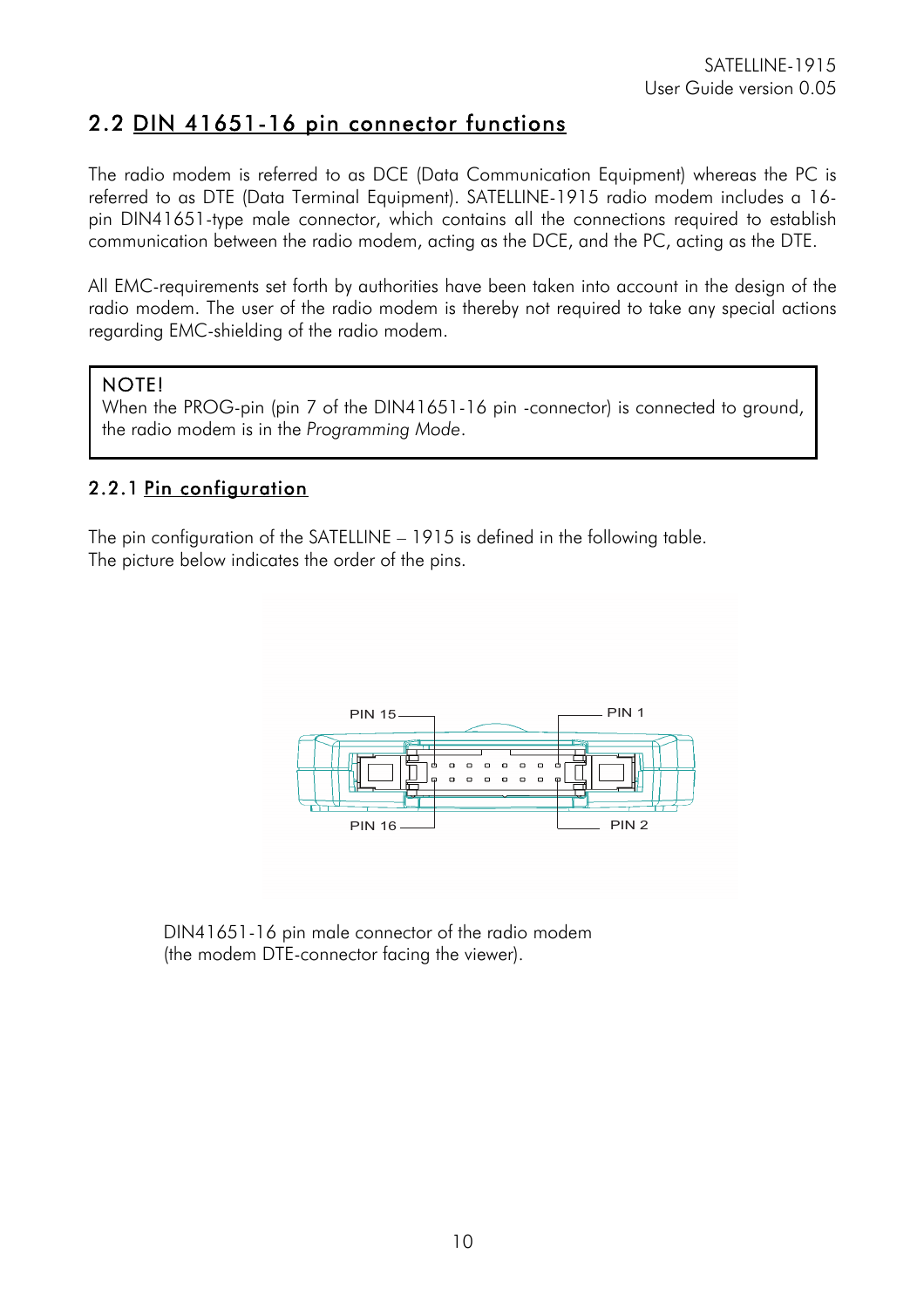Direction IN is data from DTE (Data Terminal Equipment) to the radio modem. Direction OUT is data from the radio modem to the DTE.

| <b>PORT</b>                  | PIN            | <b>TO</b>  | <b>NAME</b>         | <b>EXPLANATION</b>                                        |
|------------------------------|----------------|------------|---------------------|-----------------------------------------------------------|
| <b>PORT RS-232</b>           | 9              | <b>OUT</b> | <b>DSR</b>          | Data set ready (internally connected to DTR)              |
|                              | 10             | <b>OUT</b> | <b>RD</b>           | Receive data                                              |
|                              | 11             | IN         | RTS/CMD             | Ready to send / Binary Command Mode                       |
|                              | 12             | IN         | TD                  | Transmit data                                             |
|                              | 13             | <b>OUT</b> | <b>CTS</b>          | Clear to send                                             |
|                              | 14             | IN         | <b>DTR</b>          | Data terminal ready (modem ON / OFF, internal<br>pull-up) |
| <b>COMMON</b><br><b>PINS</b> | 1              | DC         | Vb                  | DC supply voltage                                         |
|                              | $\overline{2}$ | <b>GND</b> | <b>GND</b>          | DC ground                                                 |
|                              | 3              |            | AUX IO1             | do not connect                                            |
|                              | $\overline{4}$ |            | AUX IO <sub>2</sub> | do not connect                                            |
|                              | 5              |            | AUX IO3             | do not connect                                            |
|                              | 6              | IN         | <b>SHDN</b>         | modem power down, active low (internal pull-up)           |
|                              | 7              | IN         | <b>\PROG</b>        | AT Command Mode back-up method (internal                  |
|                              |                |            |                     | pull-up)                                                  |
|                              | 8              |            | <b>NC</b>           | not connected                                             |
|                              | 15             |            | <b>NC</b>           | not connected                                             |
|                              | 16             | SGND       | SGND                | Signal ground                                             |

#### Description of pins:

*RD* = Receive Data. Output of the data received. Data from the radio modem to the DTE.

*TD* = Transmit Data. Input of the data to be transmitted. Data from the DTE to the radio modem.

*CTS* = Clear To Send in hardware handshake.

*RTS/CMD* = Request To Send or Binary Command Mode. The function of this line can be changed between hardware handshake (RTS), Binary Command Mode, or no handshake (default) EI TOIMI

*DTR* = Data Terminal Ready. Terminal in operation. When the DTR-line is left unconnected the radio modem is ON. If the DTR pins are connected to GND or SGND the radio modem will turn OFF.

*DSR* = Data Set Ready. Indicates that the radio modem is switched ON (internally connected to the DTR).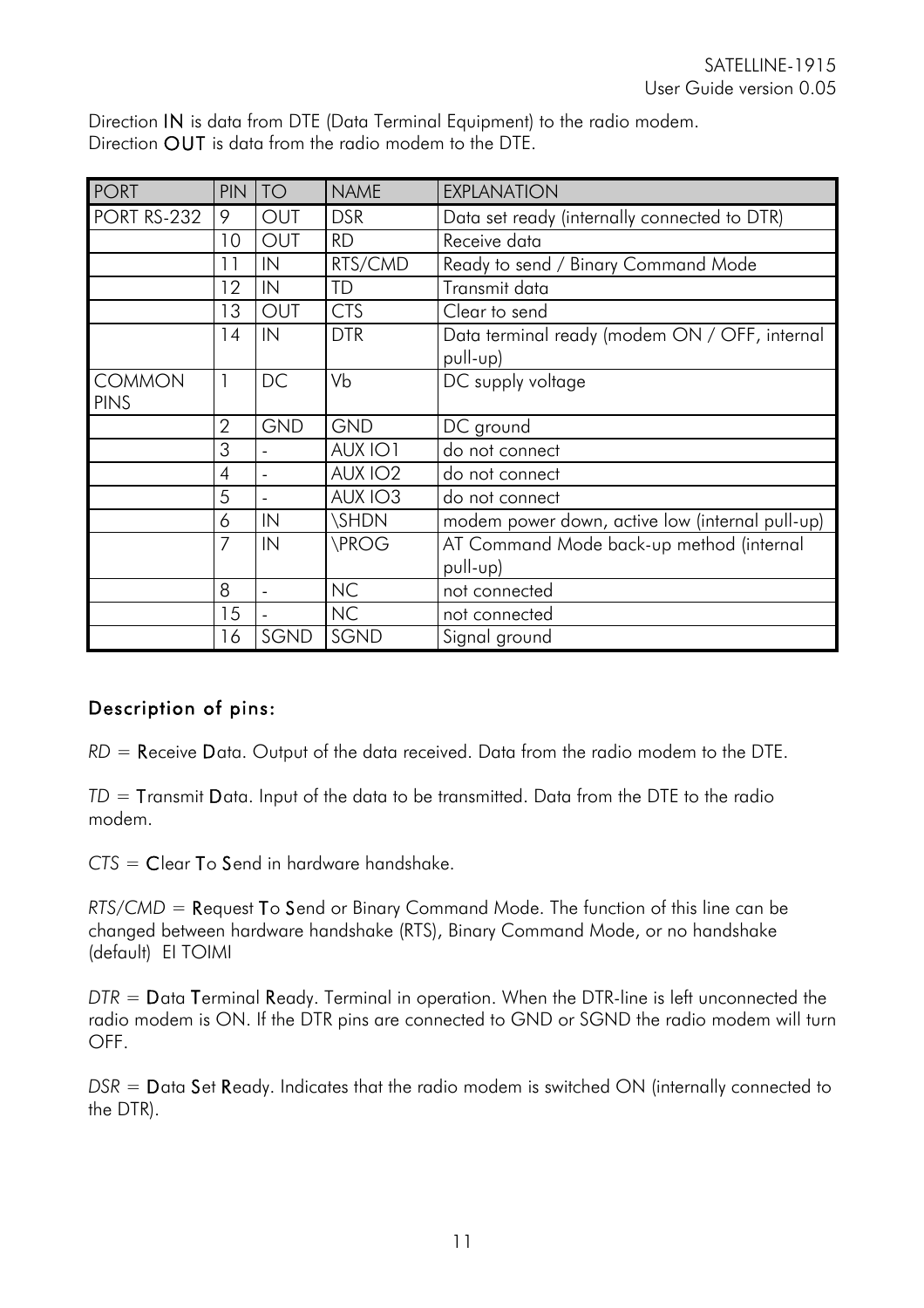*PROG* = Back-up method for entering AT Command Mode. Ground this line at start-up to get to the Command Mode at 9600 bps regardless of the baud rate settings.

*GND* = negative pole of the operating voltage and the signal ground.

*SGND =* signal ground, internally connected to *GND*

*+Vb* = positive pole of the operating voltage.

#### NOTE!

GND and SGND are internally connected together.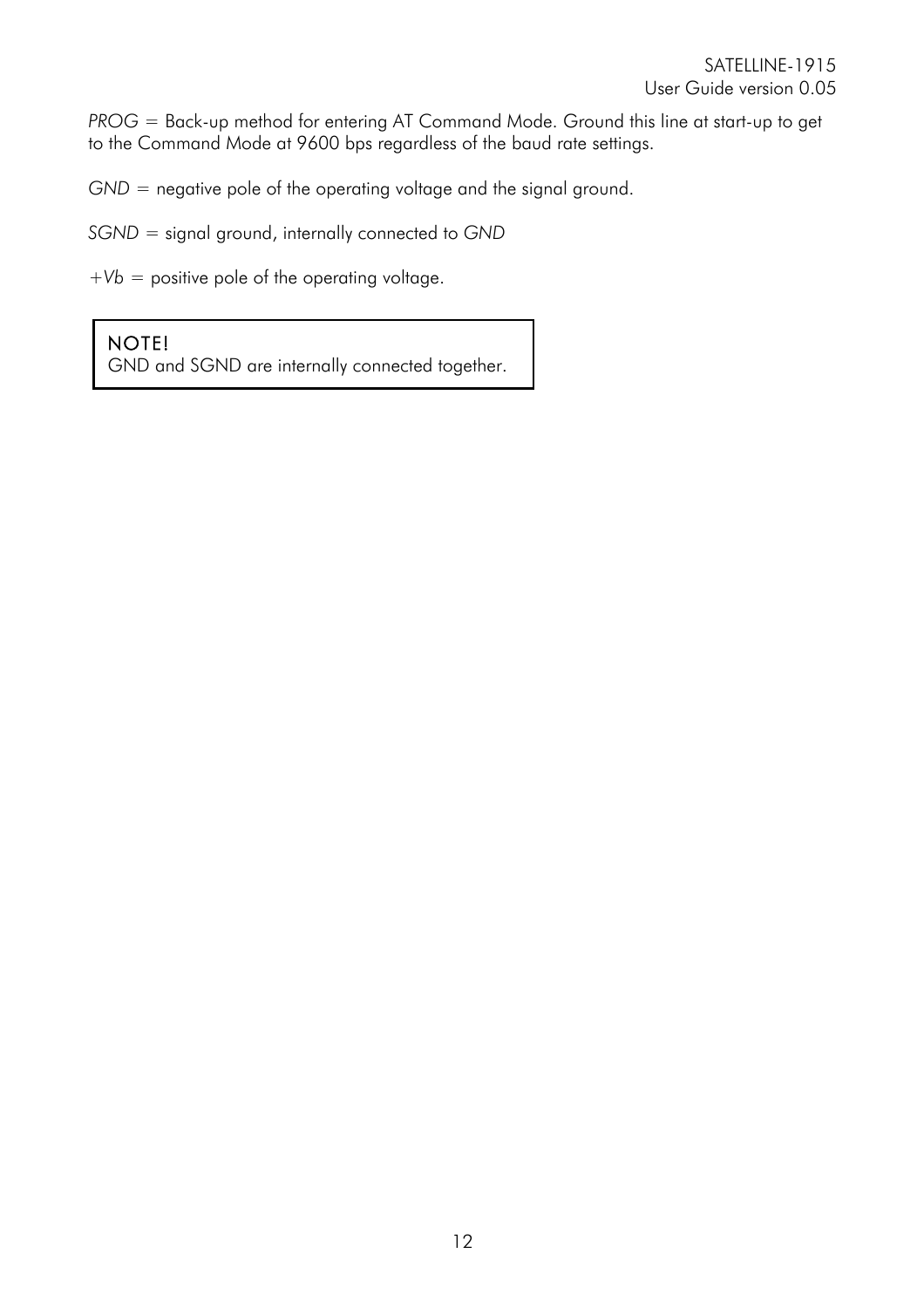## 3 LEDS

## 3.1 LED-indicators

There are five LED-indicators on the front panel of the radio modem and they give an indication of the status of the radio interface, serial port and power supply.

| LED        | Indication                        | <b>OFF</b>                          | Red                                                 | Green             |
|------------|-----------------------------------|-------------------------------------|-----------------------------------------------------|-------------------|
| <b>TX</b>  | Radio transmission<br>/ Pin Sleep | No signal                           | Transmission /<br>Constant red in Pin<br>Sleep mode |                   |
| <b>ITD</b> | TD-line status                    | No data                             | Data                                                |                   |
| RX         | Radio reception                   | No data                             |                                                     | Reception         |
| <b>RD</b>  | <b>RD-line status</b>             | Inactive                            |                                                     | Data              |
|            | <b>PWR</b> Power                  | No power or DTR<br>line is grounded |                                                     | Radio modem<br>ON |

#### Description of the LED-indicators:

*TX* indicates that the radio modem is sending data via the antenna connector. If the Pin Sleep mode is enabled in the settings and the SHDN-line is grounded the radio modem will be in Pin Sleep mode and the TX is constant red.

*TD* indicates that the radio modem is receiving data via the serial port, TD-line, pin 12.

*RX* indicates that the radio modem is receiving data via the antenna connector.

*RD* indicates that the radio modem is sending data via the serial port, RD-line, pin 10.

*PWR* indicates the power is connected. If the DTR-line is grounded the radio modem is OFF.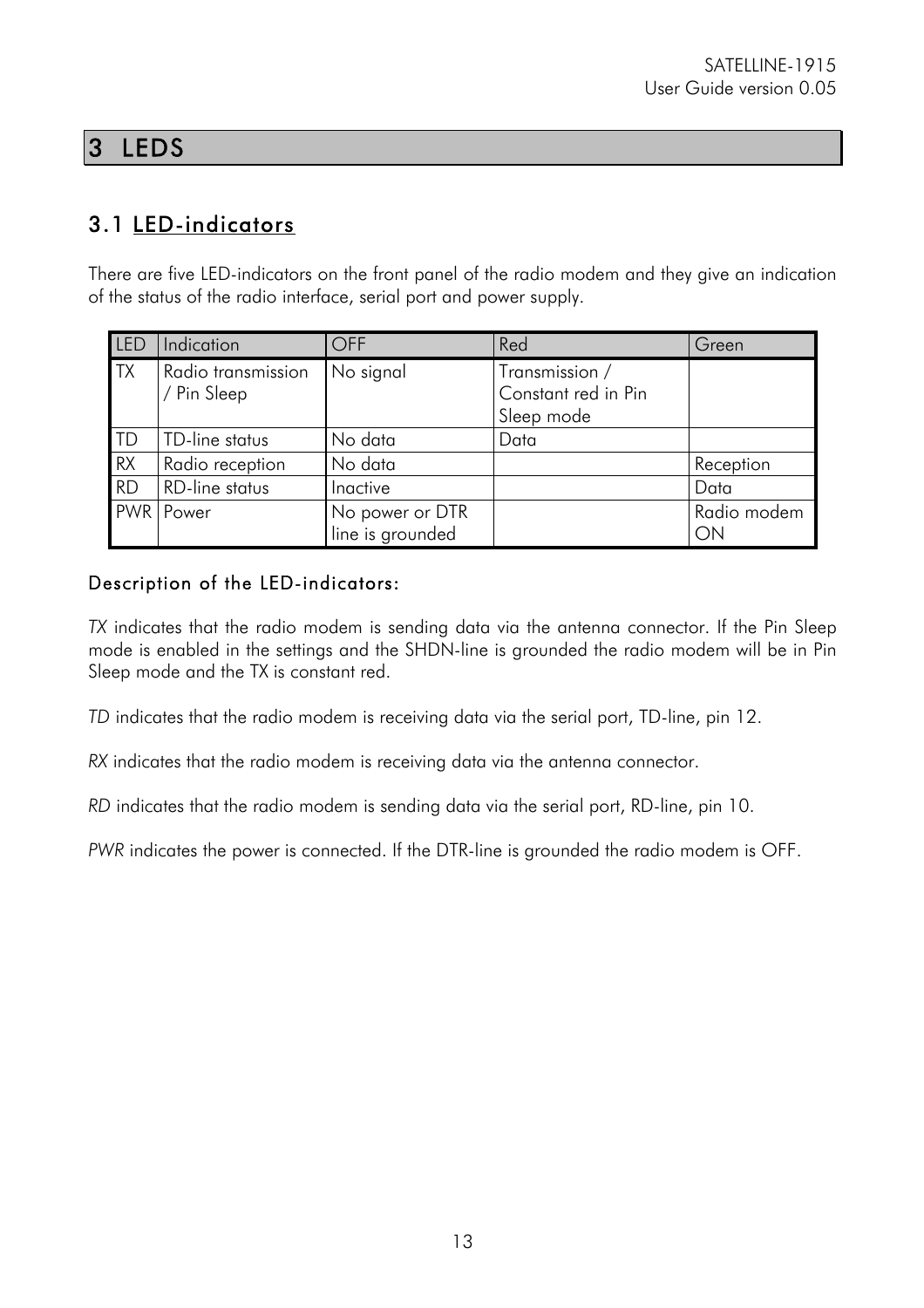## 4 SERIAL INTERFACE

## 4.1 RS-232

RS-232 standard defines the method of serial data transfer between a computer and its peripherals. The definition includes both the interface type and signal levels. Most computers and peripherals contain one or more RS-232 type serial ports. The RS-232 standard uses transmission lines, in which each single signal line level is referenced to a common ground level. RS-232 has been designed to be use in serial transfer of data in cases where the distance between communicating equipment is less than 15 m. The otherwise useful RS-232 standard is applied in a multitude of slightly differing ways (e.g. different pin configurations) and for this reason different computers and peripherals are not necessarily directly compatible with each other.

#### NOTE!

When connecting equipment-using RS-232 make sure that the equipment are to be connected together or share the same ground potential (or that the signal ground of one and/or both of the devices are floating). Major differences in ground potentials will lead to large currents flowing in the SGND wire of the RS-232 interface which might lead to malfunctions or damage to the connected devices!

Supported standard serial speeds are 1200, 2400, 4800, 9600, 19200, 38400, 57600, 115200 and 230400 bps. Also non-standard baud rates are supported between 10 … 230400 bps.

Hardware handshake can be used but it has to be set ON in command mode.

### 4.2 Serial interface data format

The SATELLINE-1915 radio modem serial interfaces use asynchronous data format. No external synchronising signal is needed, since necessary timing information is acquired from the start and stop bits transmitted before and after each data byte.

The data transfer speed of the serial interfaces can be set to 1200, 2400, 4800, 9600, 19200, 38400, 57600, 115200 and 230400 bps (bits per second). The length of the data field must be 8 bits. A parity bit may also be used. The number of stop bits can be selected (1 or 2 bits).

One character to be transmitted will thus contain a start bit, the data bits (which define the actual character in question), an optional parity bit and one or two stop bits. The overall length of one character is therefore 10, 11 or 12 bits. This should be taken into account when calculating the data throughput capability of a system. In other words, also the number of start, stop and parity bits must be considered. A useful rule of thumb is that at a data transfer speed of 9600 bps, the transmission of one character will require roughly one millisecond (1 ms).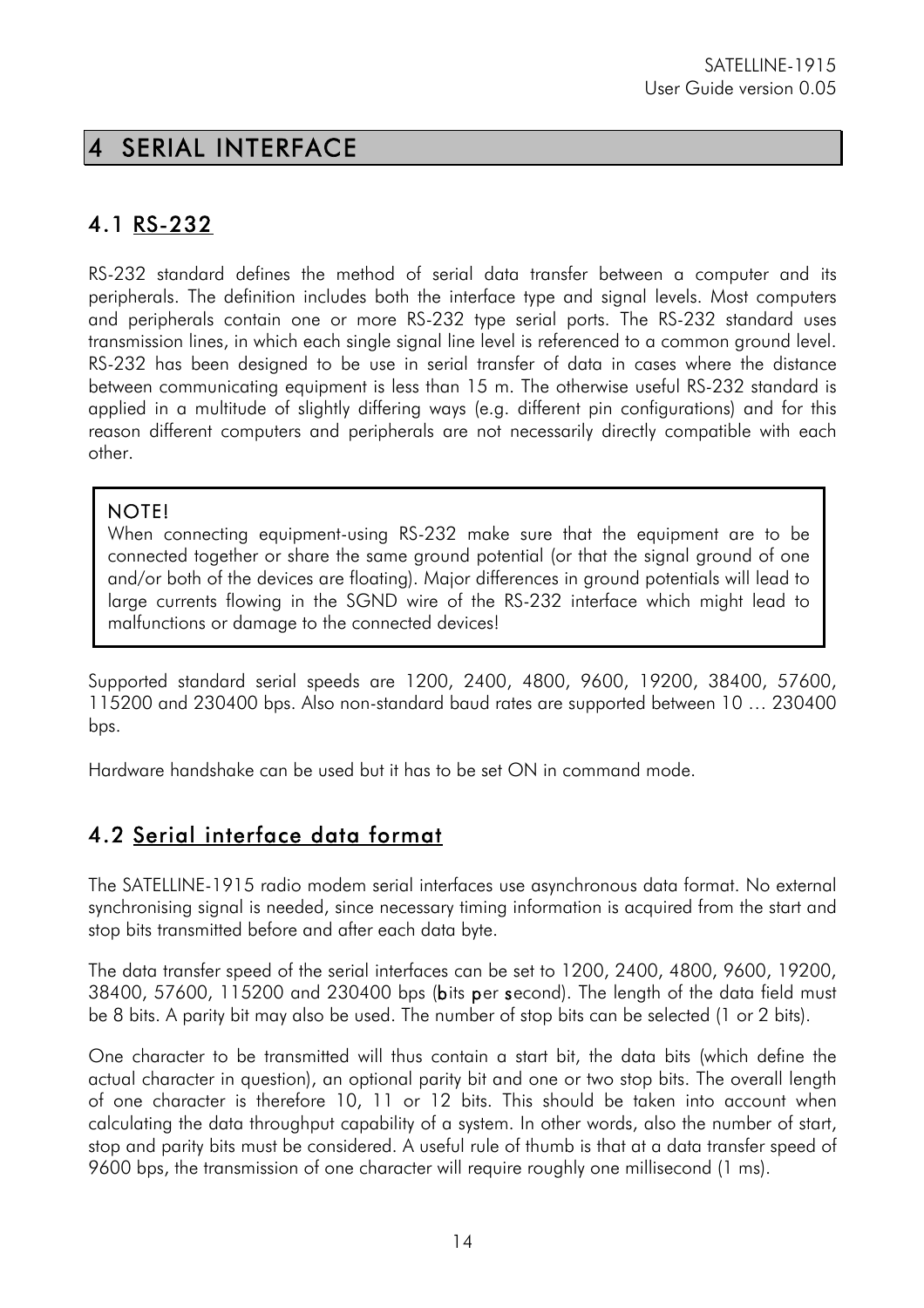| $\mathsf{Start}$ | - | <b>UIVP</b> |
|------------------|---|-------------|
| $\lambda$        |   |             |

*Asynchronous character data format.*

Example: With an 8-bit data character length and taking for example a decimal value of "204", which corresponds to a binary value of "11001100" and with a start bit value of "0", parity bit set to either "NO" (NONE), "0" or "1" and with a stop bit value of "1", the possible combinations are listed in the table below:

| <b>DATA FORMAT</b>               | <b>CHARACTER</b> | <b>CHARACTER LENGTH</b> |
|----------------------------------|------------------|-------------------------|
| 8 bit, no parity, 1 stop bit     | 0110011001       | $10$ bit                |
| 8 bit, even parity, 1 stop bit   | 01100110001      | 11 bit                  |
| 8 bit, odd parity, 1 stop bit    | 01100110011      | $11$ bit                |
| 8 bit, mark parity, 1 stop bit   | 01100110011      | $11$ bit                |
| 8 bit, space parity, 1 stop bit  | 01100110001      | $11$ bit                |
| 8 bit, no parity, 2 stop bits    | 01100110011      | $11$ bit                |
| 8 bit, even parity, 2 stop bits  | 011001100011     | $12$ bit                |
| 8 bit, odd parity, 2 stop bits   | 011001100111     | $12$ bit                |
| 8 bit, mark parity, 2 stop bits  | 011001100111     | 12 bit                  |
| 8 bit, space parity, 2 stop bits | 011001100011     | 12 bit                  |

If the settings of data speed, character length, parity or the number of stop bits differ between the radio modem and the terminal, errors will be introduced into the transferred data. The serial port settings of each individual radio modem in a system can be different. In other words, the data transfer speed; parity and number of stop bits can be different in different parts of a same system.

| AT / BIN  | Description                                                                                                                                                          | Input      | Default | Response |
|-----------|----------------------------------------------------------------------------------------------------------------------------------------------------------------------|------------|---------|----------|
|           | ATBD / 0x15   Query / Set serial data speed<br>$0 = 1200$ $1 = 2400$<br>$2 = 4800$ $3 = 9600$<br>$4 = 19200$ $5 = 38400$<br>$6 = 57600$ $7 = 115200$<br>$8 = 230400$ | $0 - 0x8$  | 0x3     | 1 byte   |
|           | ATNB / 0x23   Query / Set serial data parity<br>$0 =$ no parity (or 7 bit with any parity)<br>$=$ even<br>$2 =$ odd<br>$3 =$ mark<br>$4 =$ space                     | $0 - 0x4$  | 0x0     | 1 byte   |
| AT / 0x37 | Query/Set serial data stop bits<br>$0 = 1$ stop bit<br>$1 = 2$ stop bits                                                                                             | $0 - 0x$ ] | 0x0     | 1 byte   |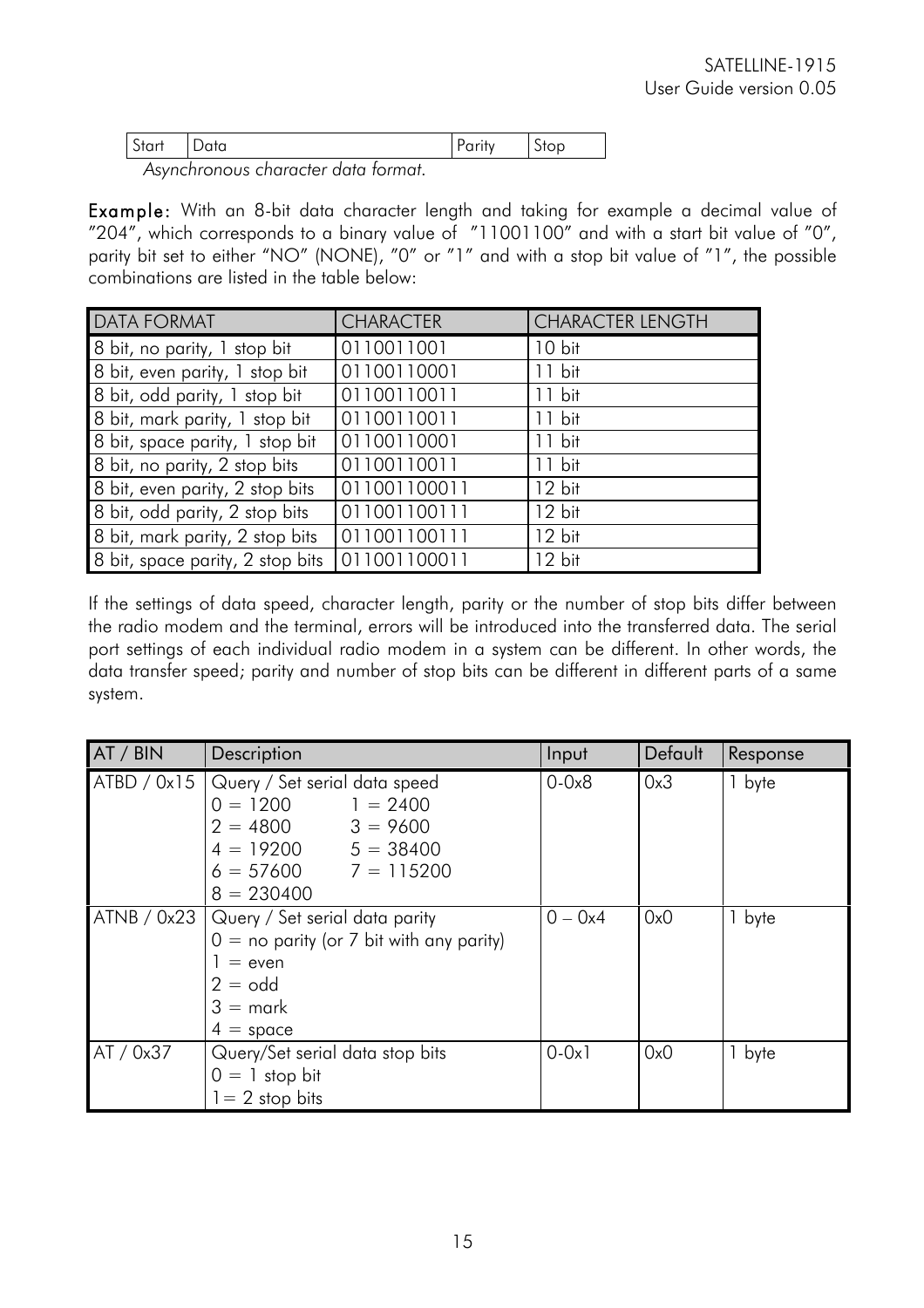### 4.3 Serial interface handshake

When using the RS-232 serial interface, handshake signals can be used to control the data transfer. Handshaking is used by the terminal to request a permission to send data to the radio modem. Handshaking is used by the radio modem to inform the terminal that the radio modem serial data input buffer is has space or is full. By default handshaking is used to stop data flow when there is space for only 17 bytes in input buffer. The input buffer size is 2048 bytes. SATELLINE-1915 supports software and hardware handshaking.

#### 4.3.1 Software handshaking (XON/XOFF)

In software handshaking (XON/XOFF) the radio modem will transmit XOFF character (0x13) to the terminal when the input buffer is full. When the input buffer has space the radio modem will transmit XON character (0x11) to the terminal to continue transmission.

#### 4.3.2 Hardware handshaking (RTS/CTS)

In hardware handshaking (RTS/CTS) separate signal lines are used to control the data flow.

| <b>I</b> Line         | Direction      |
|-----------------------|----------------|
| RTS (Request To Send) | To radio modem |
| CTS (Clear To Send)   | To terminal    |

The terminal asserts RTS line when it wants to transmit and radio modem will respond with asserting CTS, if there is space in the input buffer.

| AT / BIN       | Description                                                                                                               | Input                             | Default                       | Response |
|----------------|---------------------------------------------------------------------------------------------------------------------------|-----------------------------------|-------------------------------|----------|
| ATFT/<br>0x24  | Query/Set input buffer limit for<br>handshaking                                                                           | 0-(input buffer<br>size minus 17) | Input buffer<br>size minus 17 | 1 byte   |
| ATFL/<br>0x07  | Query/Set software handshake<br>(XON/XOFF)<br>$0 = Disabeled$<br>$1 =$ Enabled                                            | $0 - 0x1$                         | 0x0                           | 1 byte   |
| ATRT /<br>0x16 | Query/Set RTS line behavior<br>$0 = Disabeled$<br>1 = Enable Binary Commands<br>$2 =$ Enable RTS (affects<br>immediately) | $0 - 0x2$                         | 0x0                           | byte     |
| ATCS /<br>0x1F | Query/Set CTS line behavior<br>$0 =$ Enable CTS<br>$2 = CTS$ line always high<br>$4 = CTS$ line always low                | $0-0x4$                           | 0x0                           | 1 byte   |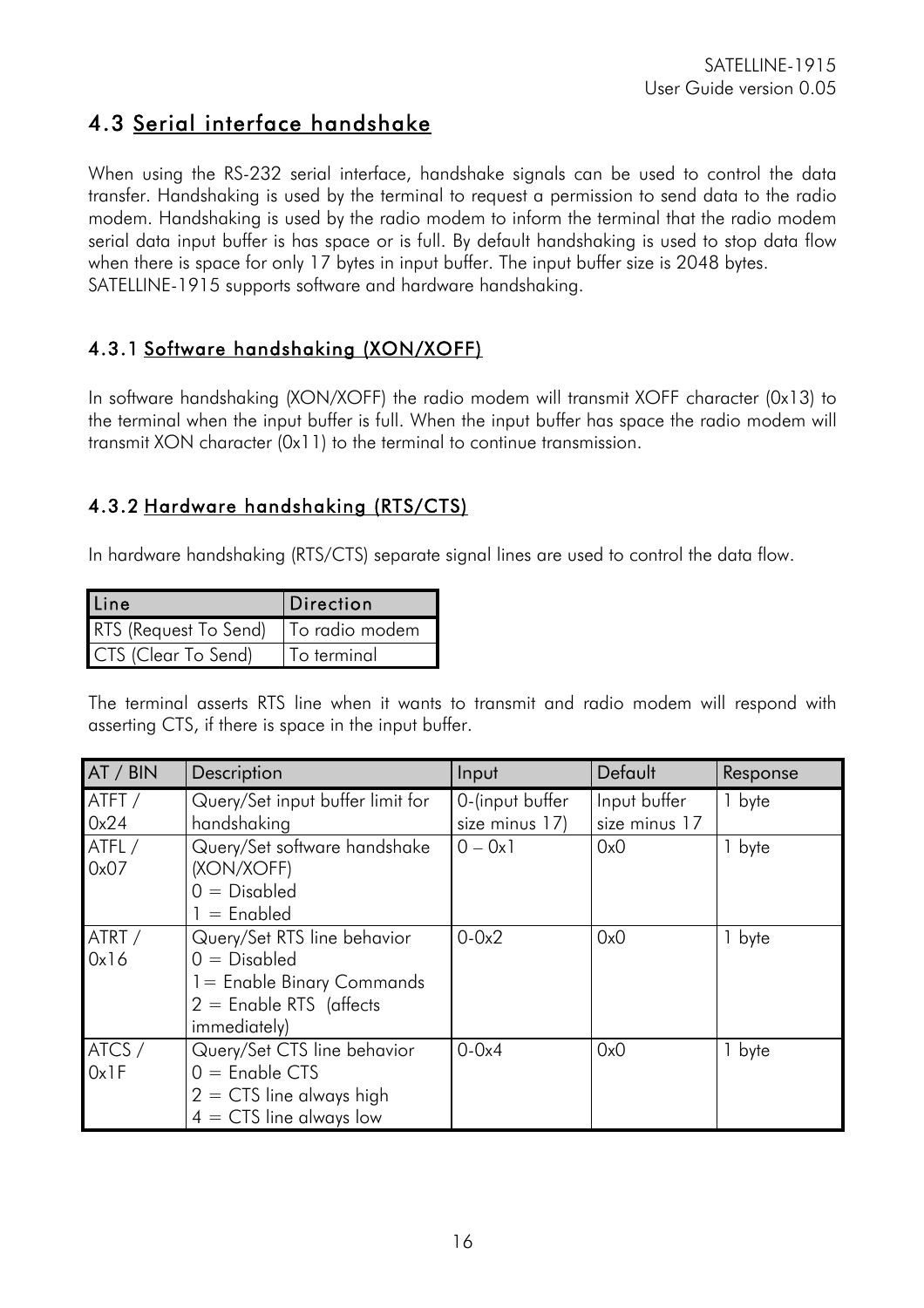### 4.4 Serial interface packetization

The radio modem will start the radio transmission when the following criteria is met:

1. After receiving more than 2048 bytes (default value for ATRB) from the serial line

OR

2. After receiving at least 1 byte AND seeing 3 characters (default value for ATRO) time of silence in the serial line. If the packetization time out has been set to 0, then ATRB bytes must be received in the serial line before beginning transmission

The value for the ATRB has to be equal or smaller than the value for the maximum radio packet (ATPK, default 0x800).

| AT / BIN    | <b>Description</b>                                                                 | Input                      | Default | Response |
|-------------|------------------------------------------------------------------------------------|----------------------------|---------|----------|
| ATRB / 0x20 | Query/Set serial interface<br>packetization byte threshold                         | $0 - ATPK$<br>(max. 0x800) | 0x800   | 2 byte   |
|             | ATRO / 0x21   Query/Set serial interface<br>packetization timeout in<br>characters | $0 - 0x$ FFFF              | 0x3     | 2 byte   |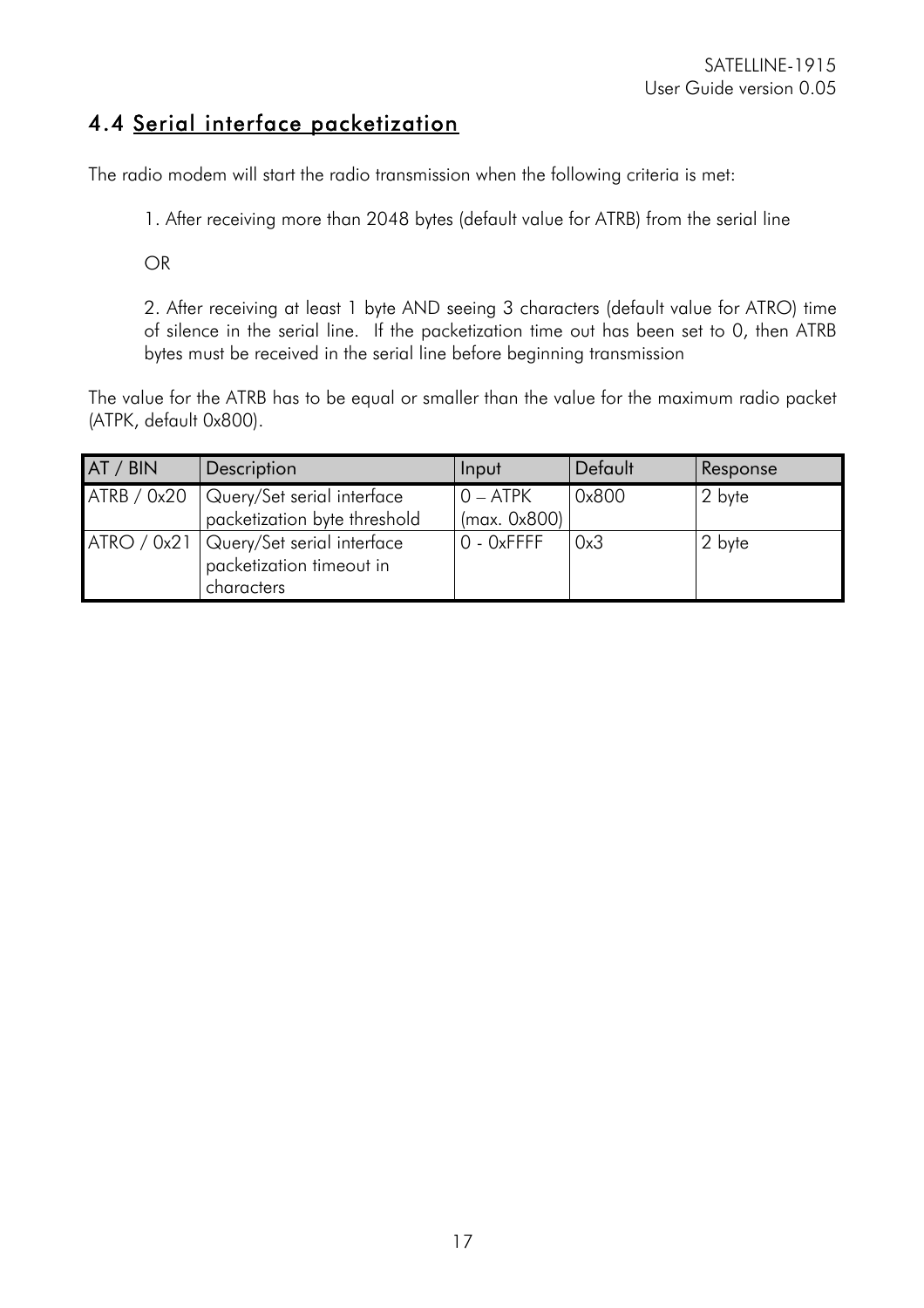## 5 RF INTERFACE

The antenna connector type is a RPSMA (male) with an impedance of 50 .

The user can select the hopping pattern from 10 different predefined hopping patterns. Every hopping pattern uses 50 different frequencies within the 902 - 928 MHz frequency band.

The raw data rate of the radio interface is always fixed (9.6 or 115.2 kbps) irrespective of the data speed of the serial interface. In cases where the terminal speed exceeds the throughput of the radio interface, the modem will buffer the data in order to prevent data loss.

### 5.1 Transmitter

The output power of the transmitter is adjustable. The greatest allowable power, which must not be exceeded, depends on the limits set by local authorities. The output power of the transmitter should be set to the smallest possible level, which still ensures error free connections under variable conditions. Large output power levels using short connection distances can in the worstcase cause disturbances to the overall operation of the system.

| <b>OUTPUT POWER dBm</b> |       |
|-------------------------|-------|
| $1 \text{ mW}$          |       |
| $10 \text{ mW}$         | $+10$ |
| 100 mW                  | $+20$ |
| 500 mW                  | $+25$ |
| 1000 mW                 | $+30$ |

*Possible output power settings of the SATELLINE-1915 radio modem.*

| AT / BIN | Description                                                                                                                     | Input     | Default | Response |
|----------|---------------------------------------------------------------------------------------------------------------------------------|-----------|---------|----------|
|          | ATPL / 0x3A   Query / Set transmitter power level<br>$0 = 1$ mW<br>$1 = 10$ mW<br>$2 = 100$ mW<br>$3 = 500$ mW<br>$4 = 1000$ mW | $0 - 0x4$ | 0x4     | byte     |

#### NOTE!

Setting the radio data modem output power level to levels exceeding regulations set forth by local authorities is strictly forbidden. The setting and/or the use of non-approved power levels may lead to prosecution. SATEL is not responsible for any illegal use of its radio equipment, and is not responsible in any way for any claims or penalties arising from the operation of its radio equipment in ways contradictory to local regulations and/or requirements and/or laws.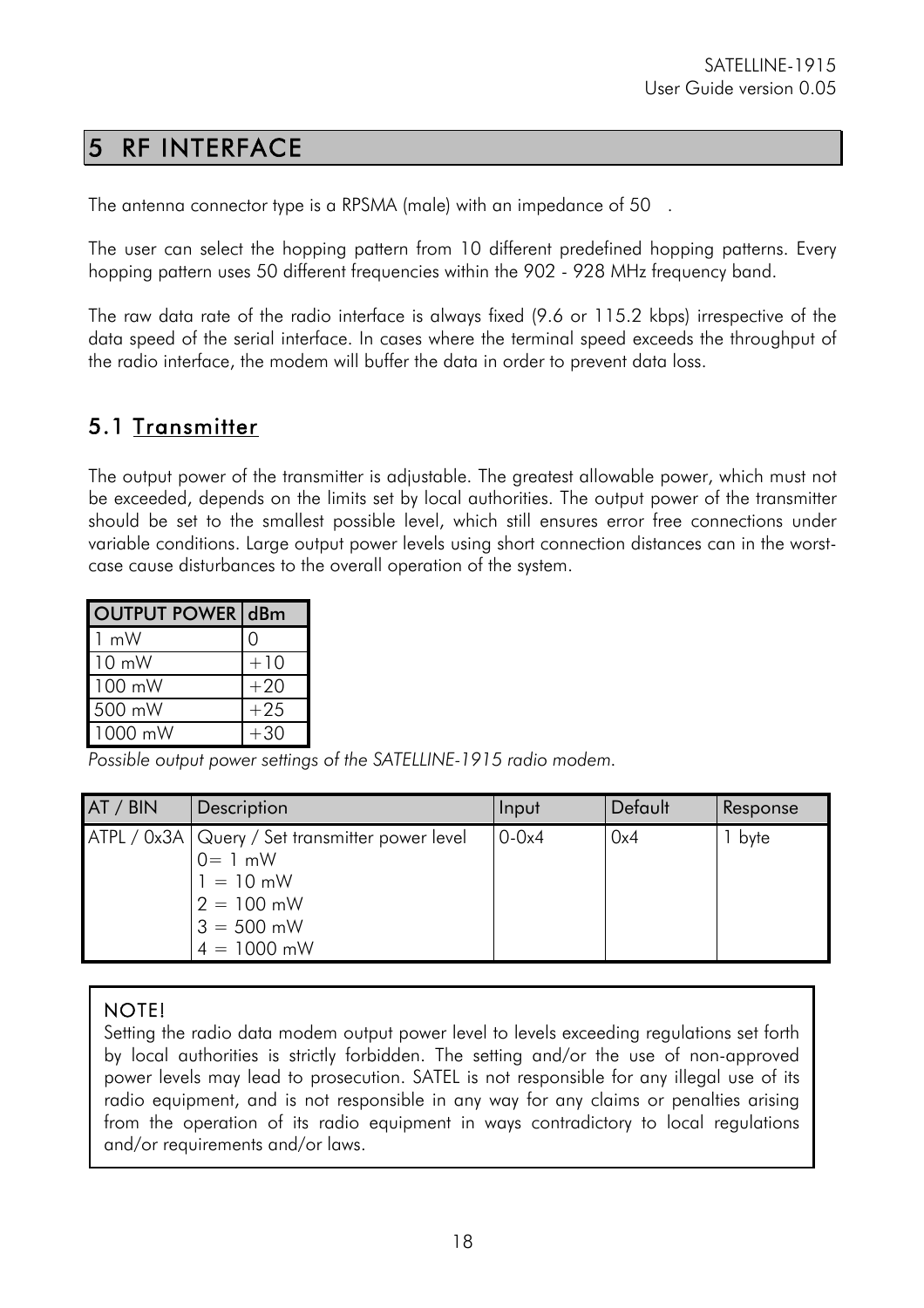The transmitter can be set to transmit only mode.

| AT / BIN | Description                                                                                              | <b>Input</b> | Default | Response |
|----------|----------------------------------------------------------------------------------------------------------|--------------|---------|----------|
|          | $ATTX / 0x3F$ Query / Set transmission only mode $\vert 0.0x1 \rangle$<br>$0 = TX & RX$<br>$l = TX$ only |              |         | bvte     |

### 5.2 Receiver

The receiver sensitivity is -110 dBm at radio speed 9,6 kbps and -100 dBm at radio speed 115,2 kbps.

The signal strength of the last received radio packet (RSSI), current signal strength of one channel and current signal strengths of all the hopping channels can be queried with AT commands.

| AT / BIN       | Description                                                                                                                                                                                | Input                      | Default | Response                                                                 |
|----------------|--------------------------------------------------------------------------------------------------------------------------------------------------------------------------------------------|----------------------------|---------|--------------------------------------------------------------------------|
| ATDB /<br>0x36 | Query signal strength of the last<br>received radio packet. If no packets<br>have been received the value is<br>0x8000.                                                                    |                            |         | Depends on ATCF<br>$0: -80$<br>dBm < CR<br>1: $50 < CR$<br>$2: -80 < CR$ |
| $ATRC / ---$   | Query current signal strength of one<br>channel (one of the 50 channels of the<br>hopping pattern).                                                                                        | $0 - 0x31$                 |         | Depends on ATCF<br>$0: -80$<br>dBm < CR<br>1: $50 < CR$<br>$2: -80 < CR$ |
| <b>ATRM</b>    | Query current signal strength of all the<br>50 hopping channels. If parameter is<br>given, the channels are scanned for<br>that time in seconds and the result is<br>the peak power value. | 0-0x7D0 (2000)<br>seconds) |         | Depends on ATCF                                                          |

The response of ATRM depends on the ATCF value. The channels are numbered from 0 to 49.

| $ATCF = 0$                                                             | $ATCF = 1$                | $ATCF = 2$                                        |
|------------------------------------------------------------------------|---------------------------|---------------------------------------------------|
| Ch 40: -80 dBm<br>Ch 41: - 86 dBm<br>Ch 42: -103 dBm<br>Ch 43: -92 dBm | 50<br>56<br>67<br>5C<br>. | $-80$ dBm<br>$-86$ dBm<br>$-103$ dBm<br>$-92$ dBm |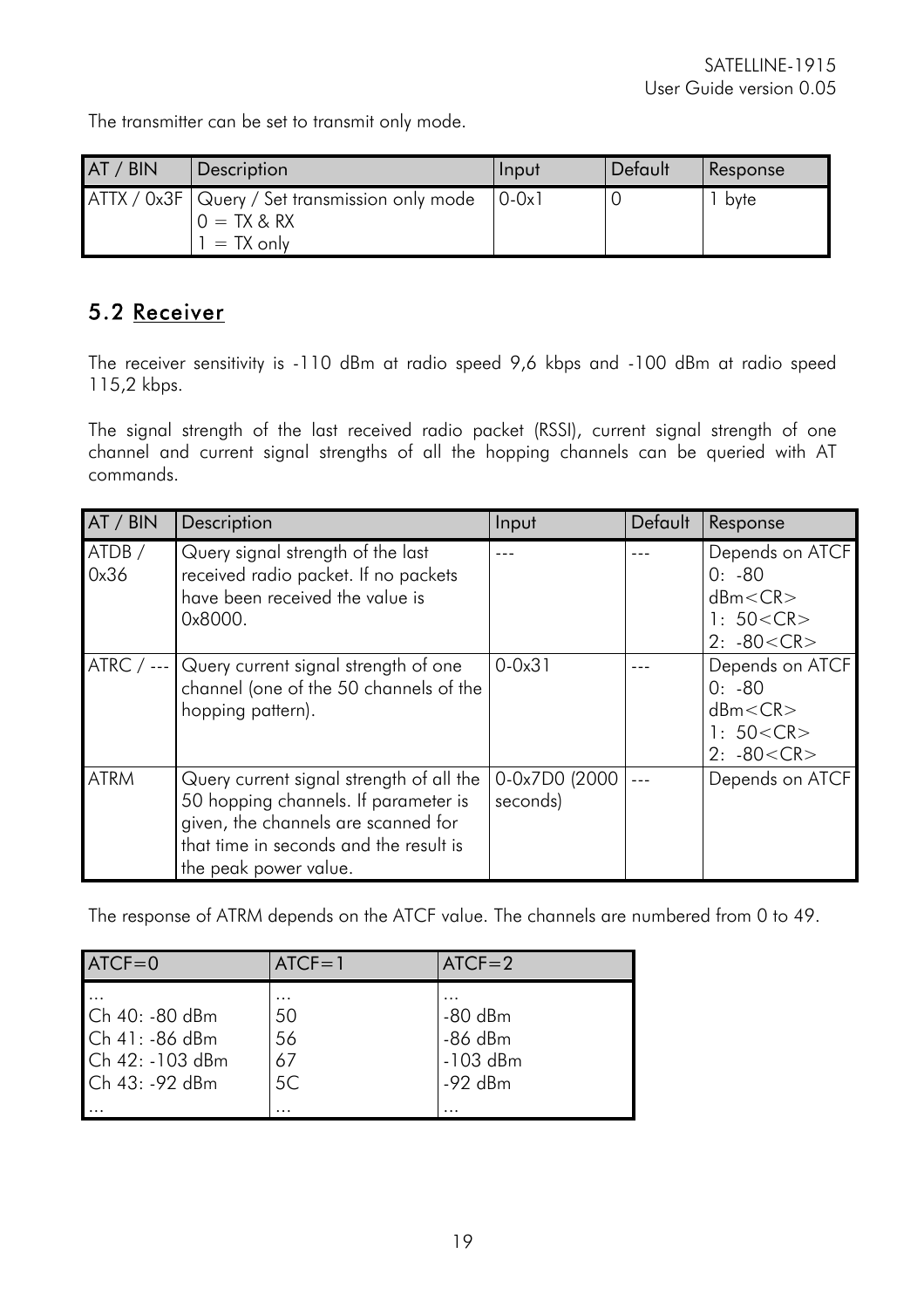## 5.3 Error checking

SATELLINE-1915 has a 16-bit CRC error checking for the radio packets. The received packets with erroneous CRC will be dropped.

### 5.4 Radio data rate and packet length

The radio data rate can be set to 9600 bps or 115200 bps (default).

| AT / BIN      | Description                                                               | Input | Default | Response |
|---------------|---------------------------------------------------------------------------|-------|---------|----------|
| ATBR/<br>0x39 | Query / Set radio data rate   0-0x1<br>$0 = 9600$ bps<br>$1 = 115200$ bps |       | 0x1     | byte     |

The maximum length of a radio packet can be limited. The maximum length of the radio packet is 256 bytes at radio data rate 9600 bps and 2048 bytes at radio data rate 115200 bps. If the radio data speed is lowered from 115200 to 9600 bps, the maximum radio packet length is set bigger than 0x100 (D256).

The maximum length of a radio packet also affects serial data packetization settings. The serial interface packetization value (ATRB) must be equal or smaller than ATPK. The ATRB value is automatically lowered to match ATPK.

| AT / BIN | Description                                                                          | Input   | Default                    | Response |
|----------|--------------------------------------------------------------------------------------|---------|----------------------------|----------|
|          | ATPK/0x29   Query / Set radio packet maximum<br>size<br>$0 = TX & RX$<br>$= TX$ only | 0.0x800 | 0x100@9600<br>0x800@115200 | 2 bytes  |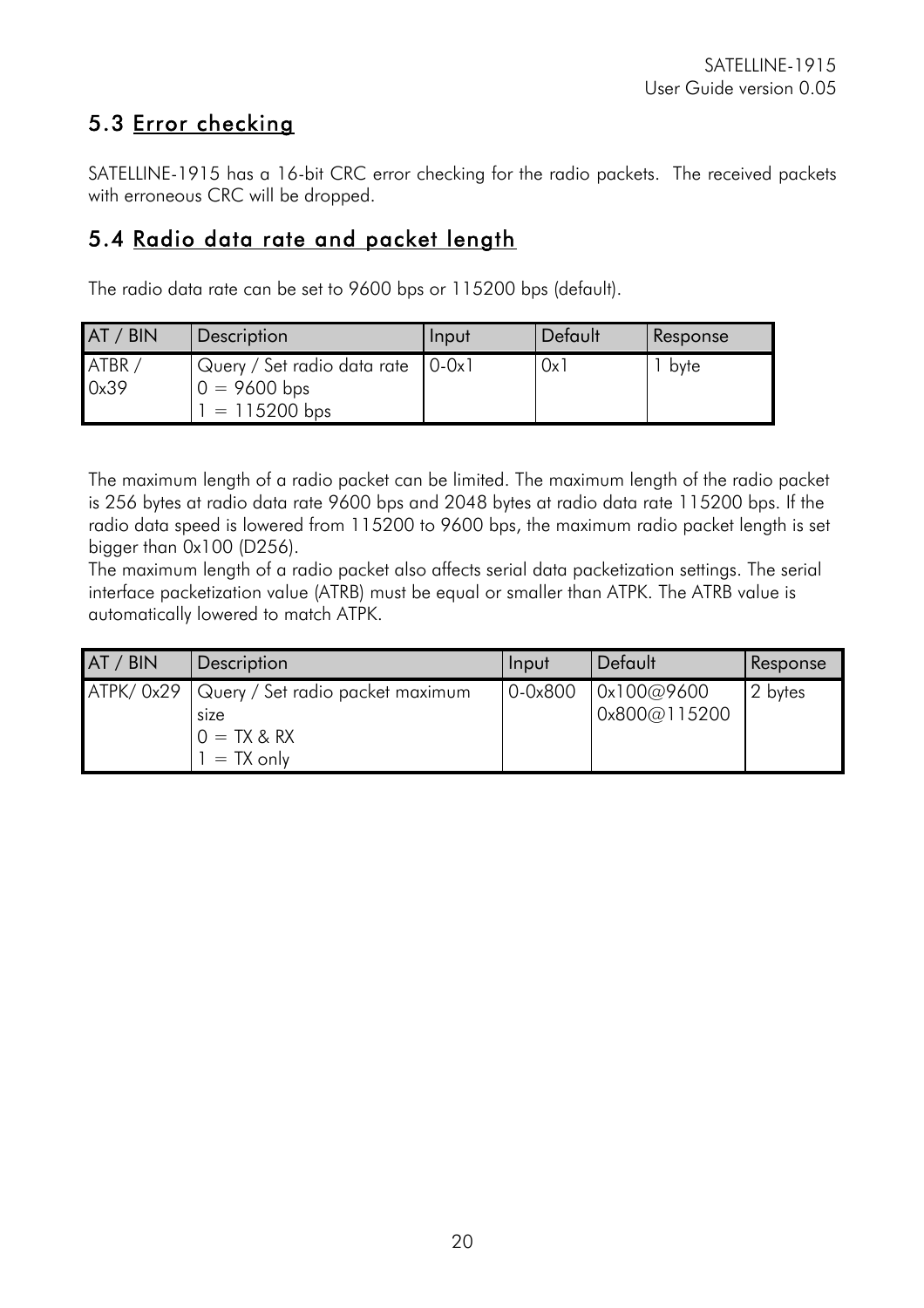## 6 COMMAND MODE

### 6.1 Configuration

The settings of SATELLINE-1915 are fully configurable with AT commands or binary commands.

#### 6.1.1 Changing the settings with AT commands

- o Connect cables (RS-232 cable to PC COM-port, power supply cable to power supply).
- o Switch on the PC and start a terminal program.
- o Open a terminal window and select serial port parameters as follows: 9600 bit/s, 8 data bits, no parity, 1 stop bit. These are the default settings. If serial parameters are changed the changed parameters should be used for entering command mode
- o Type +++ to the radio modem (do not use enter) within one second to enter the Command Mode. Note the Guard Time before (default 1 second), when no data should be sent.
- o The radio modem will respond with OK
- o Make desired changes to the settings. The AT commands have two types, a query and a setting. A query has a format ATXX < enter>, where XX is the command. A setting has a format ATXXvalue<enter>, where value is the desired setting. All the commands must end to carriage return (enter). The radio modem will respond to commands with OK or with a value.
- o To save the changes permanently type ATWR<enter>.
- o To exit the command mode type ATCN <enter>. The radio modem will exit automatically the command mode after an inactivity timeout (default 2 seconds), which can be changed.

| <b>User Input</b>     | <b>Radio Modem Response</b> | <b>Description</b>                  |
|-----------------------|-----------------------------|-------------------------------------|
| $+++$                 | OK < CR                     | Set the radio modem to command mode |
| ATPL <enter></enter>  | 4 < CR                      | Query transmitter power level       |
| ATPL3 <enter></enter> | OK < CR                     | Set the power level to 3 (500 mW)   |
| ATPL <enter></enter>  | 3 < CR                      | Query transmitter power level       |
| $ATWR$ < enter >      | OK < CR                     | Save the changes                    |
| ATCN <enter></enter>  | OK < CR                     | Exit the command mode               |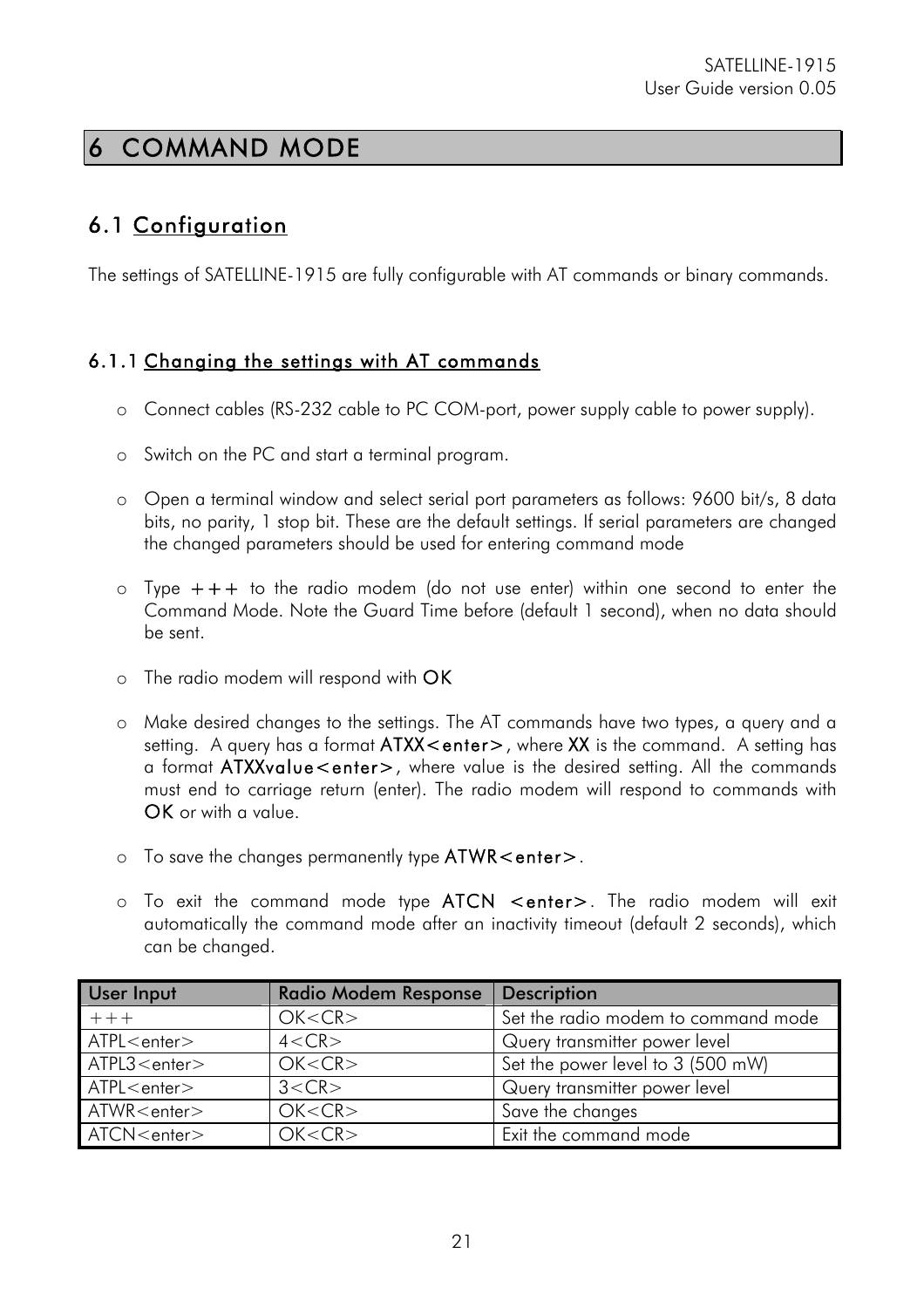| $+++OK$                |
|------------------------|
| atpl                   |
| $\sqrt{4}$             |
| atpl3                  |
| $\mathbb{O}\mathbf{K}$ |
| atpl                   |
| $\mathfrak{Z}$         |
| atwr                   |
| ΟK                     |
| atcn                   |
| OK                     |
|                        |

An example of using the AT commands in terminal program.

The responses for the AT Commands have three types: value, OK or ERROR. In the command descriptions only value response type is mentioned, excluding the carriage return.

The Guard Times for Command Mode can be changed with AT commands.

| AT / BIN | Description                                     | Input                | Default           | Response |
|----------|-------------------------------------------------|----------------------|-------------------|----------|
|          | $ATBT / 0x04$ Query/Set Guard Time before $+++$ | 0-0xFFFF             | 0x0A              | 2 bytes  |
|          | in 100 milliseconds                             |                      |                   |          |
| ATAT/    | Query/Set Guard Time after $+++$ in             | O-OxFFFF             | 0x0A              | 2 bytes  |
| 0x05     | 100 milliseconds                                |                      |                   |          |
| ATCC /   | Query/Set character for Command                 | $0x20-0x7F$          | $Ox2B$ (ASCII '+' | 1 byte   |
| 0x13     | Mode                                            |                      |                   |          |
| ATCT/    | Query/Set Command Mode inactivity               | $0x02-0xFFFF   0xC8$ |                   | byte     |
| 0x06     | timeout in 100 milliseconds                     |                      |                   |          |

The value format of the AT commands can be changed between decimal or hexadecimal with units, hexadecimal without units and decimal or hexadecimal without units. The value is in decimal or hexadecimal depending on the command. The following commands have always their response in hexadecimal:

ATVR (Firmware Version)

ATHV (Hardware Version)

ATKY (AES Encryption Key)

| AT / BIN     | Description                                                                                                                                              | Input     | Default | Response |
|--------------|----------------------------------------------------------------------------------------------------------------------------------------------------------|-----------|---------|----------|
| $ATCF / ---$ | Query/Set command format<br>$0 = decimal/hexadecimal$ with units<br>$1 =$ forced to hexadecimal without units<br>$2 =$ decimal/hexadecimal without units | $0 - 0x2$ | 0x      | byte     |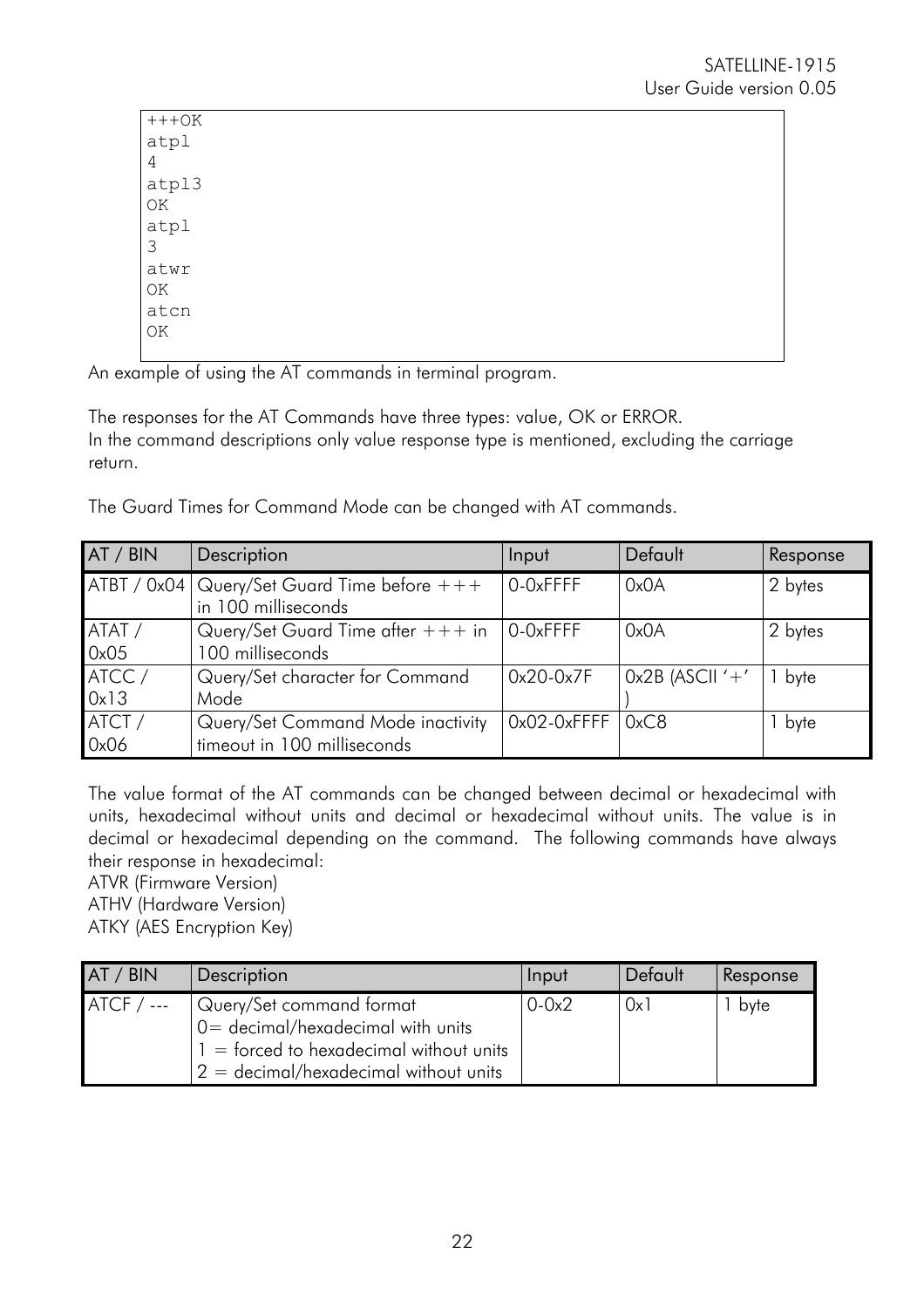| Query                                | <b>Description</b>                           | $ATCF = 0$          | $ATCF = 1$ | $ATCF = 2$       |
|--------------------------------------|----------------------------------------------|---------------------|------------|------------------|
| AT%V <enter>   Query Voltage</enter> |                                              | $5.36$ V $<$ CR $>$ | 55EBF < CR | $ 5.36<$ CR $>$  |
|                                      | 'ATMY <enter>   Query Source Address</enter> | IFFF < CR           | FFFF < CR  | $ 65535<$ CR $>$ |

*Responses in different formats.*

| AT / BIN    | Description                                                                                                                                            | Input     | Default | Response |
|-------------|--------------------------------------------------------------------------------------------------------------------------------------------------------|-----------|---------|----------|
| $ATCF / --$ | Query/Set command format<br>0 = decimal/hexadecimal with units<br>$1 =$ forced to hexadecimal without units<br>$2 = decimal/hexadecimal$ without units | $0 - 0x2$ | 0x1     | byte     |

#### 6.1.2 Back-up method for entering the Command Mode

If the baud rate settings of the serial port have been changed and they are not known, the backup method for entering the Command Mode can be used.

Before powering up the radio modem, ground the PROG line (pin 7). When the radio modem is powered up, it will enter the Command Mode automatically with serial port speed 9600 bps. Now the AT-commands can be used to change settings, if necessary. Remember to disconnect the PROG-signal from the ground after the changes.

#### 6.1.3 Changing the settings with Binary Commands

Binary Commands are like AT Commands and can be used to achieve faster performance for setting and querying the settings. There are differences in the usage.

- 1. Binary Commands must first be enabled with AT Commands. The AT Command ATRT controls the behavior of the RTS/CMD line. Therefore, when Binary Commands are used, hardware handshaking cannot be used.
- 2. Every time a Binary Command is to be issued, the RTS/CMD line must be asserted high and on the other times it must be driven low.
- 3. The Binary Commands are given in binary. No <enter> is needed. Parameters are sent least significant byte first. The ATCF command cannot be used.

| AT / BIN | Description                                                                                                                                | Input | Default | Response |
|----------|--------------------------------------------------------------------------------------------------------------------------------------------|-------|---------|----------|
|          | ATRT / 0x16   Query / Set RTS / CMD line behavior   0-0x2<br>$0 =$ Disabled<br>$1 =$ Binary Commands ON<br>$2 =$ RTS hardware handshake ON |       | 0x0     | byte     |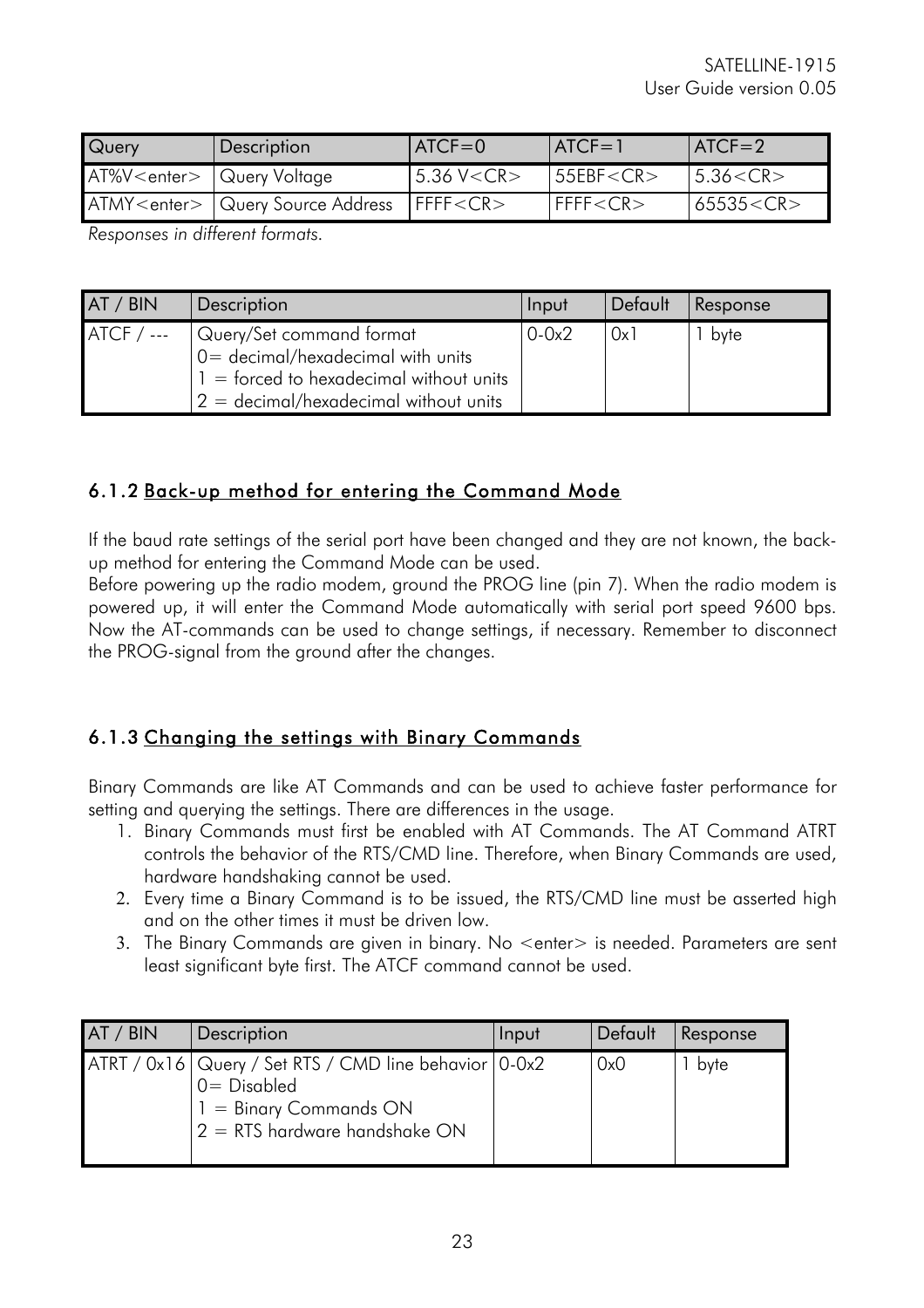An example of using binary commands to change the source address: ATRT has been set to 1. RTS/CMD line is asserted high 10 ms before. MY command, the parameter '0x1A0F' and WR commands are sent to the radio modem: '0x24' MY Command, '0x0F' least significant byte, '0x1A' most significant byte, '0x08' WR Command. Responses can be omitted for faster performance. RTS/CTS line is driven low 10 ms after.

### 6.1.4 Restoring default settings

It is possible to use the ATRE command to restore the default settings. If the serial port parameters have been changed, the new parameters must be used in communication. To save the default settings permanently ATWR must be issued.

| AT / BIN | <b>Description</b>                 | <b>Input</b> | Default | Response |
|----------|------------------------------------|--------------|---------|----------|
|          | ATRE / 0x0E   Set default settings | $- - -$      |         |          |
|          |                                    |              |         |          |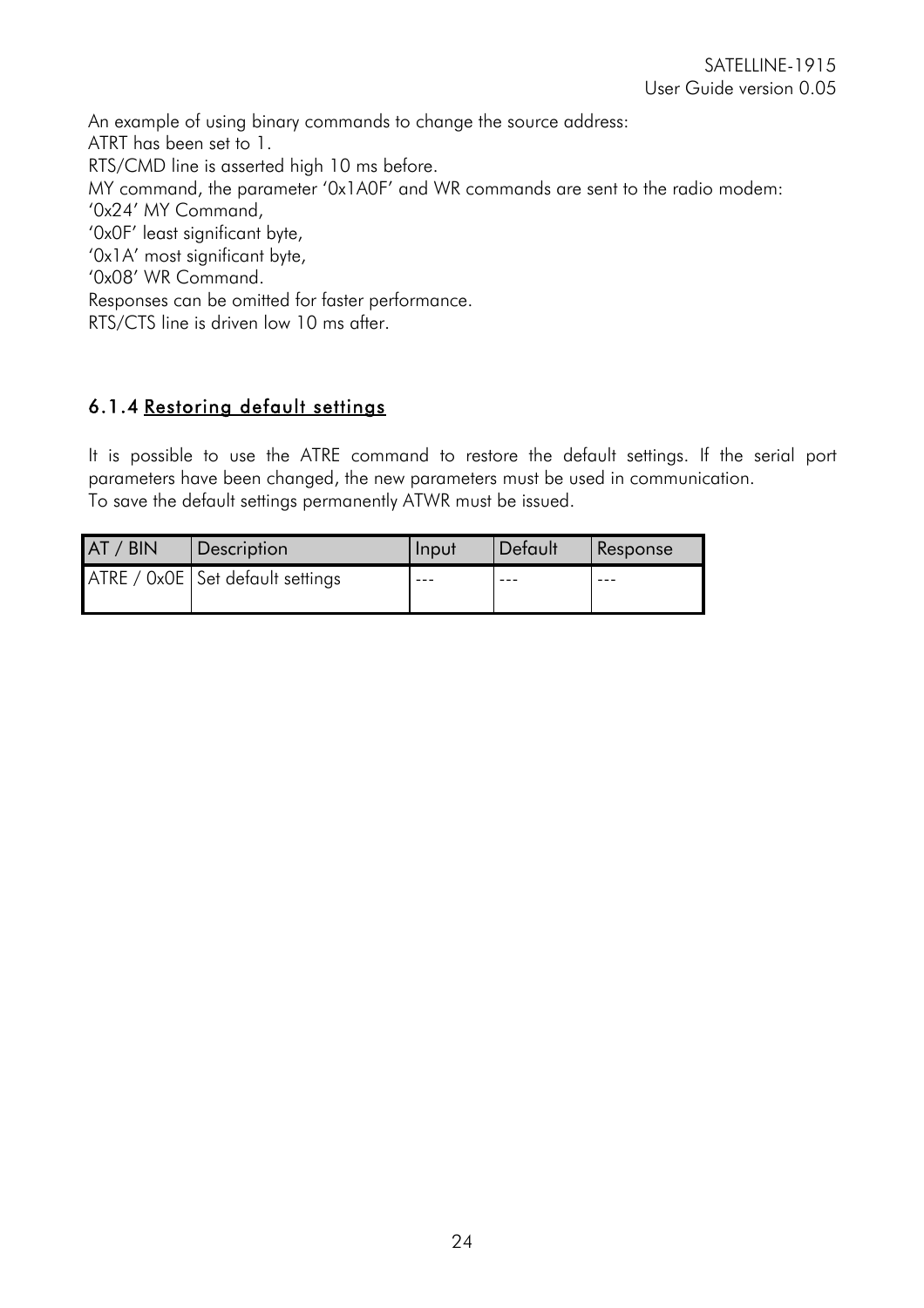## 7 RADIO MODES

SATELLINE-1915 has different radio modes for different needs in communication. All the radio modems have always radio addresses. If there is a need to transmit data to a certain radio modem, the addresses can be set individually. Otherwise the addresses can be broadcast addresses.

To increase the reliability of the communication SATELLINE-1915 has two different means to achieve it; Acknowledgements and Multiple Transmits. When Acknowledgements are used, the transmitting radio modem waits for an Acknowledgement from the receiving radio modem and transmits again, if there is no Acknowledgement. There is a random delay for re-transmissions, if needed. Acknowledgements are not used when a packet is transmitted to a broadcast address (0xFFFF). With Multiple Transmit every packet is sent multiple times in a row.

To increase the range of the radio modems, repeaters can be used. With repeaters, Acknowledgements cannot be used. To avoid collisions in the air, a random delay is implemented in the repeaters. However, as the delay is random, it is not totally collision free.

To use the radio modems for example with sensor applications, polling mode can be used. In polling mode the polling radio modem (Polling Base) polls the other radio modems (Polling Remote) in order. In polling mode the repeaters cannot be used.

The best mode depends on the user application and network type. In short ranges point-to-point (p-to-p), point-to-multipoint (p-to-mp) and sensor applications are possible. In longer ranges with repeaters only point-to-point and point-to-multipoint are possible.

In point-to-point and point-to-multipoint network the application should be polling, in other words a master and a slave(s). If the application allows both or many user devices to transmit at the same time, random delay with acknowledgements can be used. This is not totally collision free, but the performance is adequate in most cases.

| <b>Network</b>                          | <b>Addresses</b> | <b>Reliability</b>                        | <b>Repeaters</b> | <b>Radio Polling</b> |
|-----------------------------------------|------------------|-------------------------------------------|------------------|----------------------|
| Short range p-to-p                      | <b>Broadcast</b> | <b>Multiple Transmits</b>                 | No               | No                   |
| Short range p-to-p                      | Individual       | Multiple Transmits or<br>Acknowledgements | No               | No                   |
| Short range p-to-mp                     | <b>Broadcast</b> | <b>Multiple Transmits</b>                 | No               | No                   |
| Short range p-to-mp                     | Individual       | Multiple Transmits or<br>Acknowledgements | No               | No                   |
| Short<br>sensor<br>range<br>application | Individual       | Multiple Transmits or<br>Acknowledgements | No               | Yes                  |
| Long range p-to-p                       | <b>Broadcast</b> | Multiple Transmits                        | Yes              | No                   |
| Long range p-to-p                       | Individual       | <b>Multiple Transmits</b>                 | Yes              | No                   |
| Long range p-to-mp                      | <b>Broadcast</b> | <b>Multiple Transmits</b>                 | Yes              | <b>No</b>            |
| Long range p-to-mp                      | Individual       | <b>Multiple Transmits</b>                 | Yes              | No                   |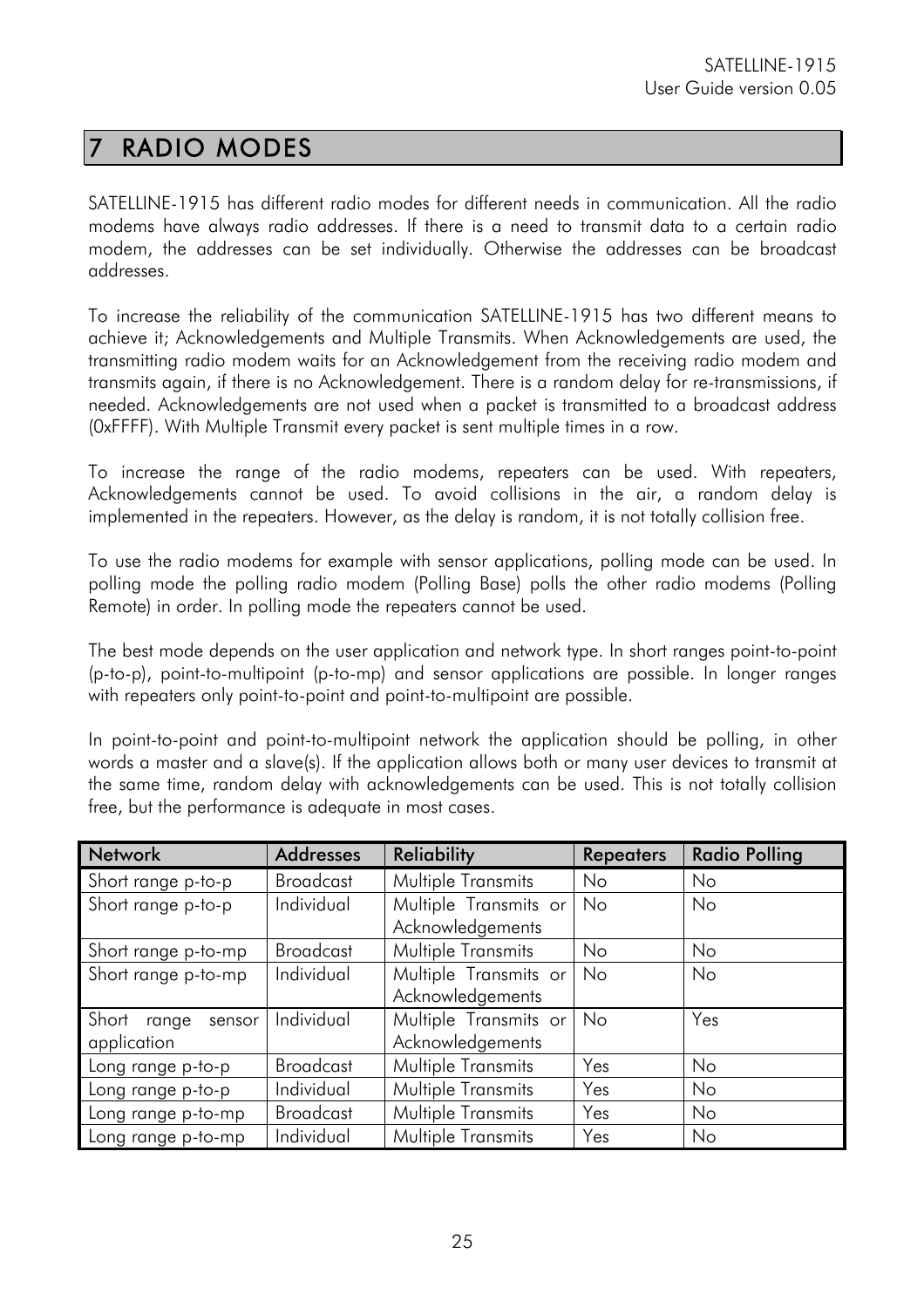| AT / BIN       | Description                                                                                                                            | Input | Default | Response |
|----------------|----------------------------------------------------------------------------------------------------------------------------------------|-------|---------|----------|
| ATMD /<br>0x31 | Query / Set Radio Mode<br>$0 =$ Normal operation<br>$3 =$ Polling Base<br>$4 =$ Polling Remote<br>$5 =$ Repeater<br>$6 =$ Repeater End | 0-6   |         |          |

### 7.1 Radio packet

SATELLINE-1915 has following settings that need to be correct before data can be received.

- 1. The hopping pattern must be same in the radio modems.
- 2. The Vendor ID must be the same in the radio modems.
- 3. The Destination Address in the transmitting radio modem must match the settings in the receiving radio modem.

The SATELLINE-1915 has following radio packet structure:

#### INITIALIZER - HOPPING PATTERN - VENDOR ID - DT - PID - DATA - CRC-16

The Initializer is sent every time a new connection sequence begins to synchronize the radio modems. The length of the Initializer is different when the sleep mode is used. By default the Initializer is 6 milliseconds at 115200 bps radio data rate.

The hopping pattern information is used to verify that the data packet received had the same hopping pattern setting.

Vendor ID is used to verify that the receiving radio modem has the same Vendor Id setting as the transmitter.

The Destination Address is used to check if the data packet should be received or not.

The Packet Identifier is used with repeating and Acknowledgements. The Packet Identifier includes the source address (ATMY) of the transmitting radio modem and a running number for the packet. If the radio modem has already received a packet with the same Packet Identifier, the current packet is not sent to the serial line or repeated. The Packet Identifier is used with Acknowledgements to separate which packet has been acknowledged.

The User Data field has the data the user wants to transmit.

The CRC-16 is used to check the correctness of the packet. Received packets with erroneous CRC-16 are discarded.

| AT / BIN | Description                             | Input         | l Default      | Response |
|----------|-----------------------------------------|---------------|----------------|----------|
|          | ATHP / 0x11   Query/Set Hopping Pattern | 0.9           |                |          |
|          | ATID / 0x27   Query/Set Vendor ID       | $0 - 0x$ 7FFF | $\vert$ 0x3332 |          |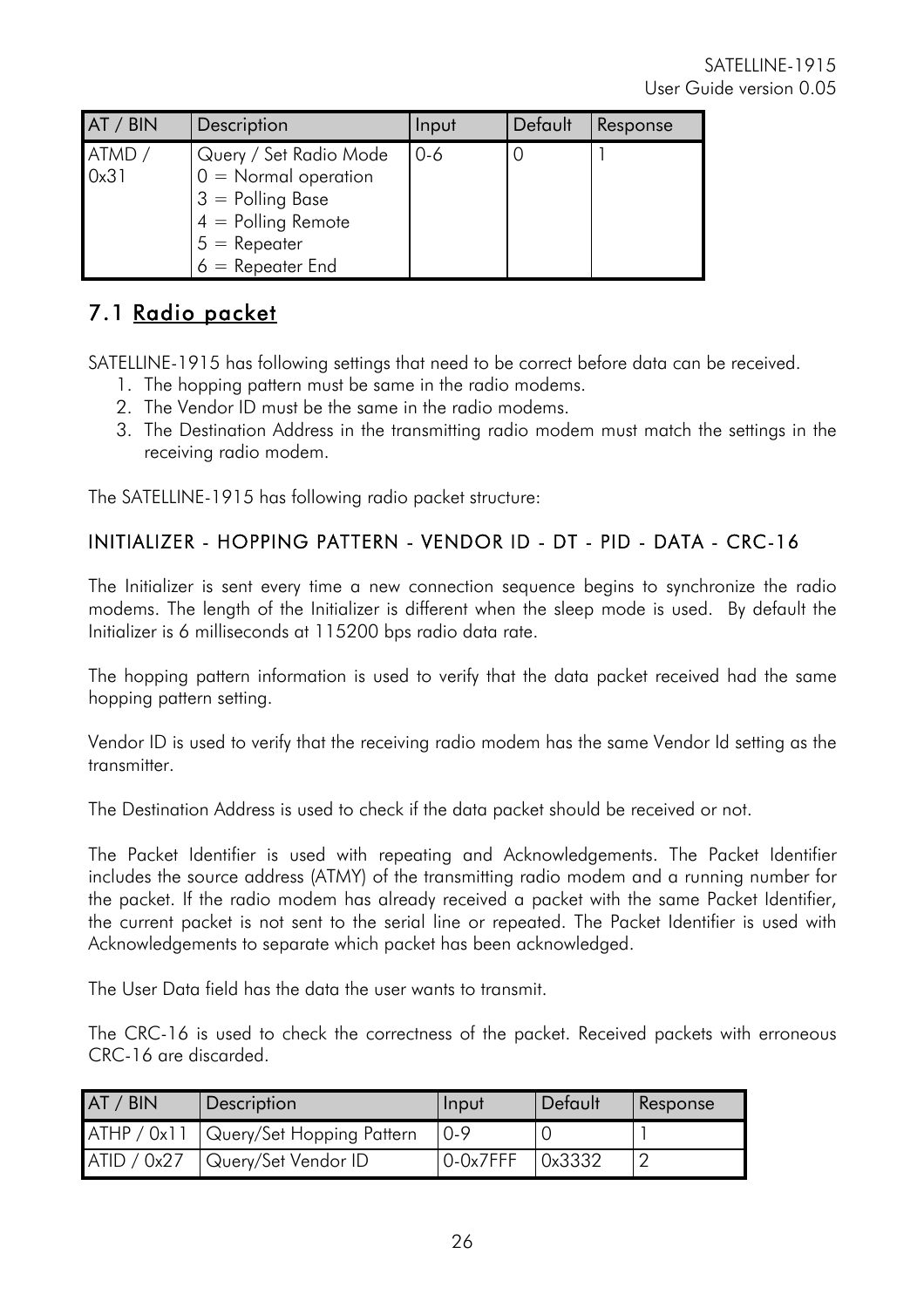## 7.2 Addressing

SATELLINE-1915 has three settings for addresses, Destination Address (ATDT), Source Address (ATMY) and Address Mask (ATMK).

When the radio modem receives a radio packet, the Destination Address is first matched with Address Mask. The matching is a bitwise binary ANDing. If the result is the same as the Address Mask, the received packet is sent to the serial port. Next the receiving packet is matched to the receiving radio modems Source Address (ATMY). If the result of the matching is Source Address of the receiving radio modem, the received packet is for this receiver and sent to the serial port. If the Destination Address of the received packet does not match Mask or Source address, it is discarded. The Mask and the Source address are off, when they are in the default value 0xFFFF. Examples:

DT = Destination Address in the packet. This is the setting in the transmitting radio modem.

MK = Address Mask setting in the receiving radio modem.

MY = Source Address setting in the receiving radio modem.

| <b>Transmitter DT</b> | <b>Receiver MK</b> | <b>Receiver MY</b> | Reception               |
|-----------------------|--------------------|--------------------|-------------------------|
| 0x0000                | <b>OxFFFF</b>      | <b>OxFFFF</b>      | YES (global DT address) |
| 0x0000                | <b>OxFFFF</b>      | <b>OxABCD</b>      | NO (no match)           |
| <b>OxFFFF</b>         | <b>OxFFFF</b>      | <b>OxFFFF</b>      | YES (match with MK)     |
| <b>OxFFFF</b>         | <b>OxFFFF</b>      | <b>OXABCD</b>      | YES (match with MK)     |
| <b>OxABCD</b>         | <b>OxFFFF</b>      | <b>OxFFFF</b>      | NO (no match)           |
| <b>OxABCD</b>         | <b>OxABCD</b>      | <b>OxFFFF</b>      | YES (ANDing with MK)    |
| <b>OxABCC</b>         | <b>OxABCD</b>      | <b>OxFFFF</b>      | NO (no match)           |
| <b>OxABCD</b>         | <b>OxFFFF</b>      | <b>OxABCD</b>      | YES (match with MY)     |
| 0x000C                | 0x0004             | <b>OxABCD</b>      | YES (ANDing with MK)    |
| 0x000C                | <b>OxABCD</b>      | 0x0004             | NO (no ANDing or match) |
|                       | 0x0000             |                    | YES (sniffer mode)      |

Using the Address Mask it is possible to build network with different sub networks, if needed. In the sniffer mode, when the Address Mask is set to 0, all data is received but no Acknowledgements are sent even if they are set. If the Acknowledgements are in use in the transmitting radio modem, the data will be seen as many times as is the Retry (ATRR) value, when the transmitting radio modem transmits the data again.

| AT / BIN    | Description                   | Input    | Default       | Response |
|-------------|-------------------------------|----------|---------------|----------|
| ATDT / 0x00 | Query/Set Destination Address | O-OxFFFF |               |          |
| ATMK / 0x12 | Query/Set Address Mask        | O-OxFFFF | $Ox$ FFFF     |          |
| ATMY / 0x2A | Query/Set Source Address      | O-OxFFFF | <b>OxFFFF</b> |          |

#### 7.2.1 API mode

It is possible to transmit and receive packets to the radio modem in serial line using API (Application Packet Interface) packet format. In this format, it is possible to set the destination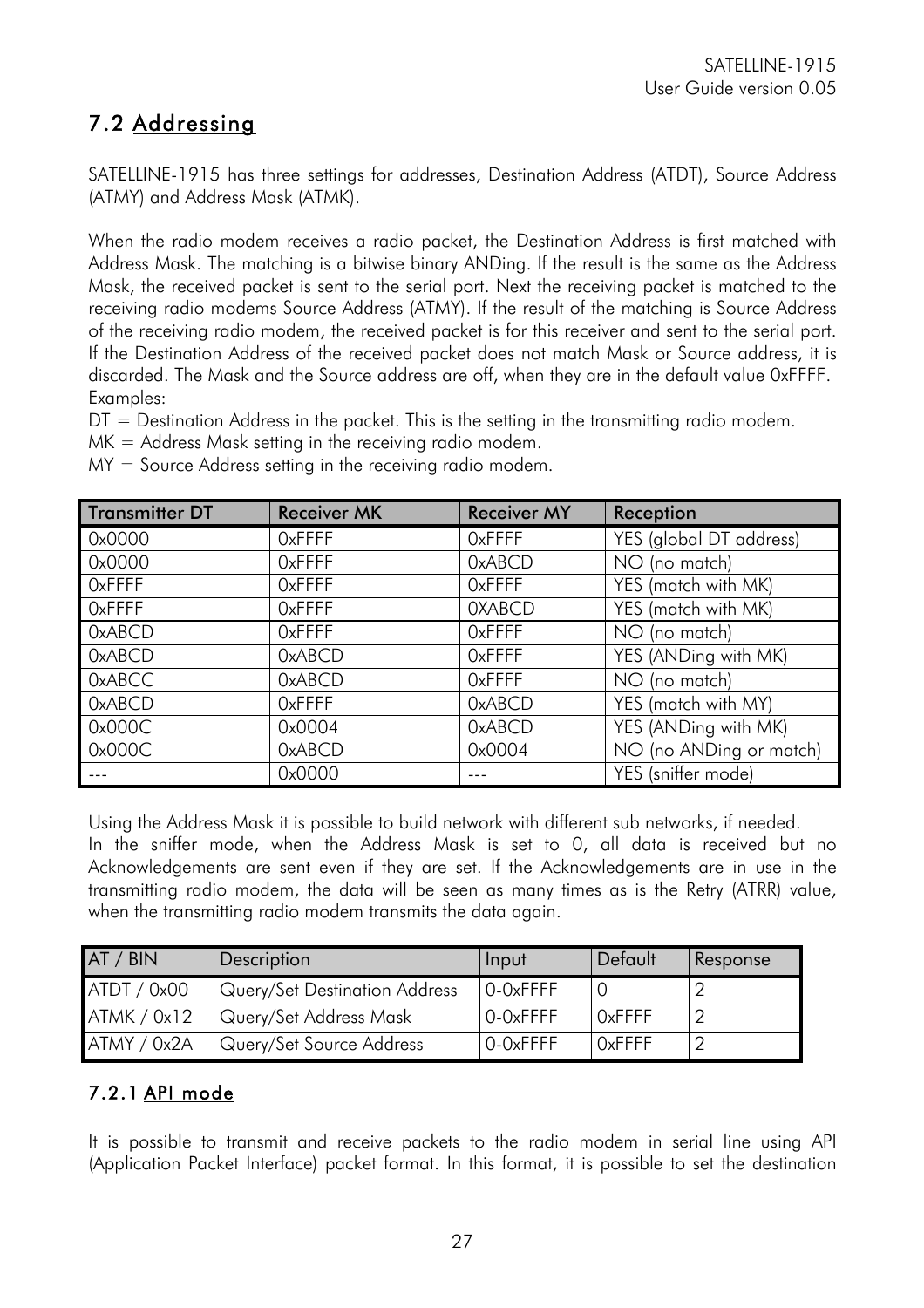address of the packet. The packets from the radio modem serial line include the information of the success of the packet transmission and signal strength of the received packets. Ask more details for the implementation from SATEL Oy or its local distributors worldwide.

## 7.3 Multiple Transmit

To increase the reliability SATELLINE-1915 radio modem has a multiple transmit mode. In this mode, every packet from the serial line is sent multiple times in the radio without breaks. Each retransmission has the radio initializer to maximize the reception. The receiving radio modem will send the received radio data to the serial line only once. This feature can be used with short packets, where Acknowledgements would take longer time. By default the Multiple transmit is OFF. The Multiple Transmit will be used, if the Acknowledgements and the Multiple transmit are both ON at the same time. The radio packets are sent  $ATMT + 1$  times, so with default ATMT value 0, radio packets are sent once.

| AT / BIN | Description                                               | Input | <i>Default</i> | Response |
|----------|-----------------------------------------------------------|-------|----------------|----------|
|          | ATMT / 0x3D   Query/Set Multiple Transmit value.   0-0xFF |       | 0xA            | byte     |

### 7.4 Acknowledgements

To increase the reliability SATELLINE-1915 radio modem has Acknowledgements. If enabled, the transmitting radio modem will wait for an Acknowledgement for the transmitted radio packet from the receiving radio modem. If no Acknowledgement is received the packet is sent again, until an Acknowledgement is received or the packet has been sent the maximum amount of Acknowledgement Retry times. By default, the value is 10 (0xA). If the ATMT value is different from 0, the Multiple Transmit has precedence over the Acknowledgements and Acknowledgements are not used. The Acknowledgements cannot be used with repeaters.

To avoid a situation that two or more user devices and radio modems transmit at the same time resulting in a collision in the air, Random Delay Slots can be defined. Without Random Delay Slots following could happen: Two or more user devices transmit at the same time. The radio packets collide in the air and no Acknowledgements are received. Therefore, every radio modem transmits the radio packet again. Again, collision happens. This repeats until all the radio modems have sent the packets ATRR times. If the ATRR is 0, no Acknowledgements are used. When ATRR is 1, the packet is transmitted at maximum 2 times, if no Acknowledgement has been received.

If the Random Delay Slots are enabled, a random time is waited after a transmission without an Acknowledgement and before the next attempt.

If the Destination Address of the transmitting radio modem is a broadcast address (0xFFFF), Acknowledgements must be set to 0. Otherwise, every radio packet is transmitted ATRR-1 times, because no receiving radio modem will acknowledge.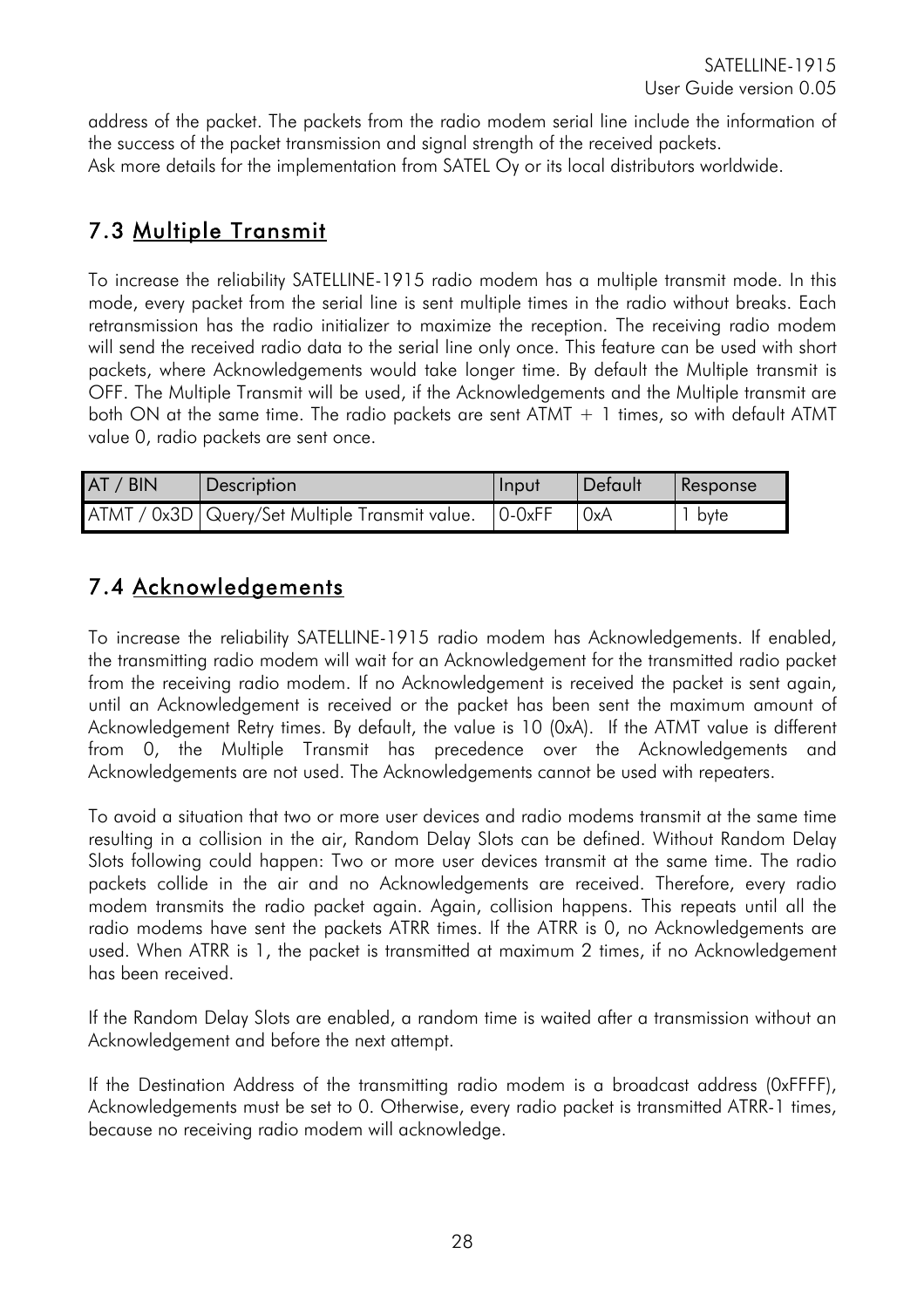| AT / BIN    | Description                             | Input            | Default | Response |
|-------------|-----------------------------------------|------------------|---------|----------|
| ATRR / 0x18 | Query / Set Acknowledgement Retry       | 0-0xFF           | 0xA     | byte     |
|             | value Disabled if ATRR $= 0$ ,          |                  |         |          |
|             | $ATMT>0$ or $ATDT = 0xFFFF$             |                  |         |          |
| ATRN / 0x19 | Query / Set Random Delay Slot amount.   | $0 - 0xFF$       |         | byte     |
|             | This value is also used with repeaters. |                  |         |          |
| ATTR / 0x1B | Query / Set the amount of missed        | $0$ -OxFFFF $ 0$ |         | 2 byte   |
|             | Acknowledgements. Non-volatile.         |                  |         |          |

### 7.5 Short range point-to-point example

Here is an example for point-to-point network with two radio modems. This is the easiest way with default addresses.

| Radio modem 1           | Radio modem 2           |
|-------------------------|-------------------------|
| $MD = Ox0$ (default)    | $MD = Ox0$ (default)    |
| $MY = OxFFFF$ (default) | $MY = OxFFFF$ (default) |
| $MK = OxFFFF$ (default) | $MK = OxFFFF$ (default) |
| $DT = 0x0$ (default)    | $DT = 0x0$ (default)    |
| $RR = 0x0$              | $RR = 0x0$              |
| $MT = 0x0$ (default)    | $MT = 0x0$ (default)    |

ATRR should be set to 0 from the default value 0xA (10), otherwise both radio modems will transmit every radio packet 10 times, because no Acknowledgements are received for broadcast address ATDT=0. Effectively, this has the same effect as using the Multiple Transmission with value 9. Naturally, this affects the throughput. In any case, only one received packet is sent to the serial port.

To use the Acknowledgements with individual addresses, the following setup is recommended.

| Radio modem 1           | Radio modem 2           |
|-------------------------|-------------------------|
| $MD = 0x0$ (default)    | $MD = Ox0$ (default)    |
| $MY = 0x1$              | $MY = 0x2$ (default)    |
| $MK = OxFFFF$ (default) | $MK = OxFFFF$ (default) |
| $DT = 0x0$              | $DT = 0x1$              |
| $RR = 0xA$              | $RR = 0xA$              |
| $MT = 0x0$ (default)    | $MT = 0x0$ (default)    |

In this setup, the radio packets are only sent once, if the Acknowledgement is received.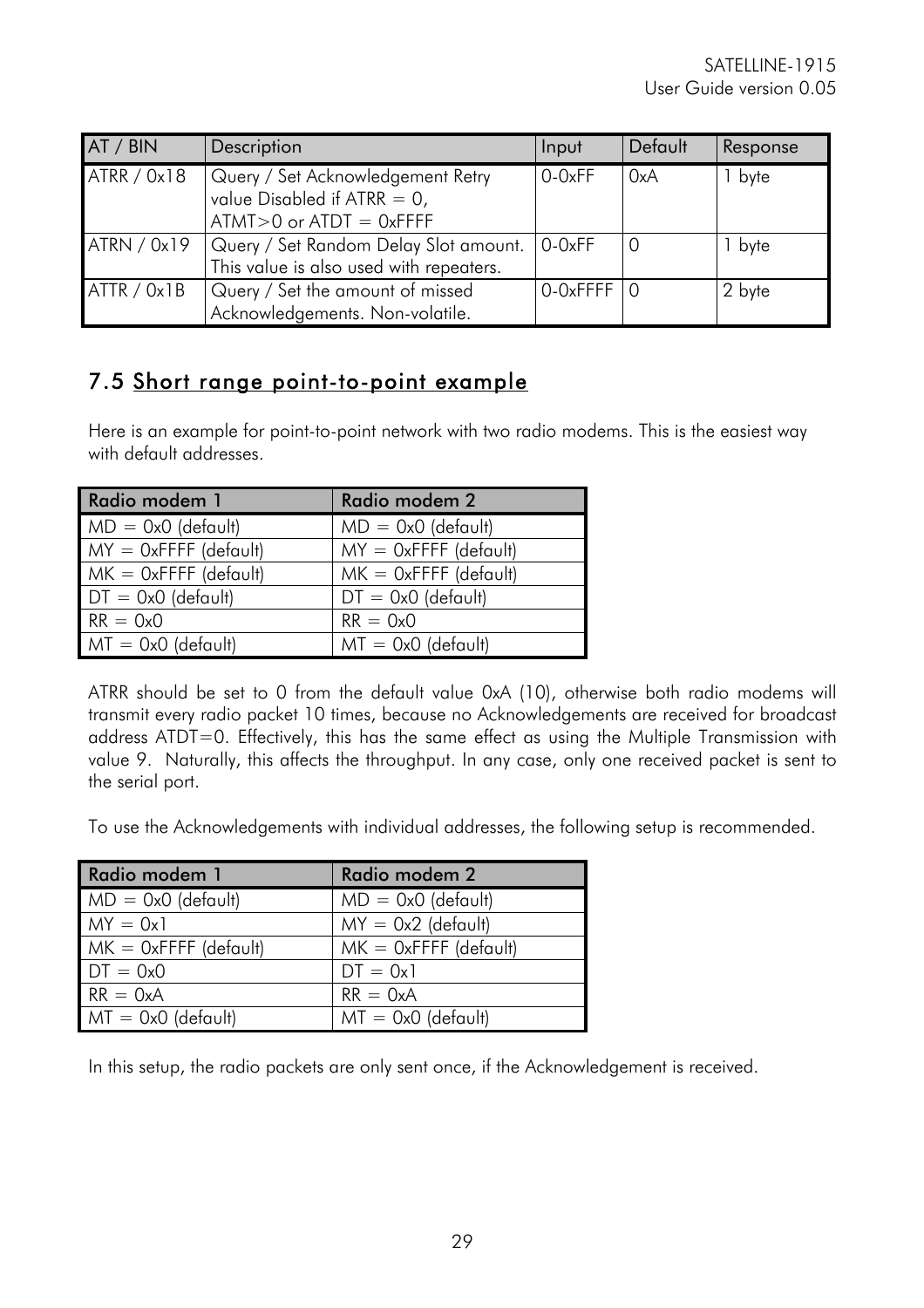### 7.6 Short range point-to-multipoint example

In short range point-to-multipoint setup addresses can be used as a broadcast or from an application master to the application slaves and back. In this setup the destination addresses are broadcast addresses, and every device will receive every packet.

| Radio modem 1           | Radio modem 2           | Radio modem 3           |
|-------------------------|-------------------------|-------------------------|
| $MD = 0x0$ (default)    | $MD = 0x0$ (default)    | $MD = 0x0$ (default)    |
| $MY = OxFFFF$ (default) | $MY = OxFFFF$ (default) | $MY = OxFFFF$ (default) |
| $MK = OxFFFF$ (default) | $MK = OxFFFF$ (default) | $MK = OxFFFF$ (default) |
| $DT = 0x0$ (default)    | $DT = 0x0$ (default)    | $DT = 0x0$ (default)    |
| $RR = 0x0$              | $RR = 0x0$              | $RR = 0x0$              |
| $MT = 0x0$ (default)    | $MT = 0x0$ (default)    | $MT = 0x0$ (default)    |

If the application is polling, individual addresses are recommended. In this setup all the application slaves will receive the data from the application master. The application slaves will not receive data from other application slaves. The application master will receive the data from all application slaves.

| Radio modem 1 (master)  | Radio modem 2 (slave)   | Radio modem 3 (slave)   |
|-------------------------|-------------------------|-------------------------|
| $MD = 0x0$ (default)    | $MD = 0x0$ (default)    | $MD = Ox0$ (default)    |
| $MY = 0x1$              | $MY = 0x2$              | $MY = 0x3$              |
| $MK = OxFFFF$ (default) | $MK = OxFFFF$ (default) | $MK = OxFFFF$ (default) |
| $DT = 0x$ FFFF          | $DT = 0x1$              | $DT = 0x1$              |
| $RR = 0x0$              | $RR = 0x0$              | $RR = 0x0$              |
| $MT = 0x0$ (default)    | $MT = 0x0$ (default)    | $MT = 0x0$ (default)    |

## 7.7 Short range sensor example

If the application has devices that can transmit data at any time the collisions in the air will affect the behaviour. For example multiple sensors that need to transmit information to the base. Therefore, it is recommended to use SATELLINE-1915 Radio Polling. In Radio Polling, one radio modem is set as a Polling Base and the others are Polling Remotes. The Polling Base can transmit at any time, but the Polling Remotes can only transmit when the Polling Base polls them. The radio modems must have individual addresses and the polled addresses must be defined in the Polling Base. The time between polling can also be defined.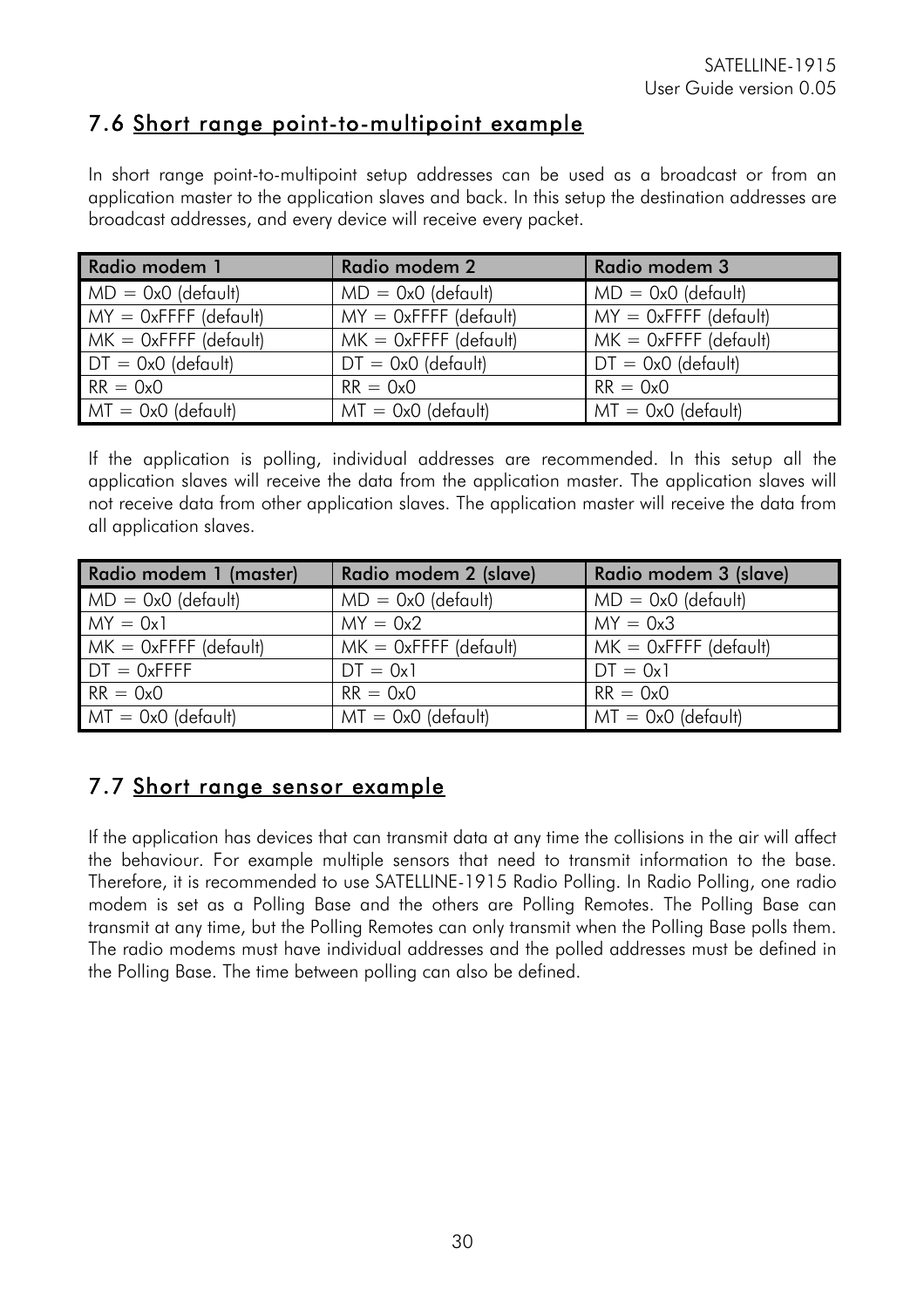| <b>Polling Base</b>     | <b>Polling Remote 1</b> | <b>Polling Remote 2</b> |
|-------------------------|-------------------------|-------------------------|
| $MD = 0x3$              | $MD = 0x4$              | $MD = 0x4$              |
| $MY = 0x0$              | $MY = 0x2$              | $MY = 0x3$              |
| $MK = OxFFFF$ (default) | $MK = OxFFFF$ (default) | $MK = OxFFFF$ (default) |
| $DT = 0x$ FFFF          | $DT = 0x0$              | $DT = 0x0$              |
| $RR = 0x0$              | $RR = 0x0$              | $RR = 0x0$              |
| $MT = 0x0$ (default)    | $MT = 0x0$ (default)    | $MT = 0x0$ (default)    |
| $PB = 0x2$              | $PB = 0x0$ (default)    | $PB = 0x0$ (default)    |
| $PE = 0x3$              | $PE = 0x3$ (default)    | $PE = 0x3$ (default)    |
| $PD = 64$ (default)     | $PD = 64$ (default)     | $PD = 64$ (default)     |

Radio modems

The addresses must be set up correctly. For reliability the Acknowledgements (ATRR) or Multiple Transmits can be used (MTRR). The ATPD value is at the Base the minimum time between polls, in this example 64 milliseconds. The ATPD value at the Remote is the time how long the Remote unit buffers the serial line data, in this case 640 milliseconds. The value is the same but at the Remote it is 10x bigger. It is advisable to use the same ATPD value at the Polling Remote, so no data is lost, if there is more transmissions from other Polling Remotes. If the ATPD value is 0x3E8 (1000), the Polling Base will first poll the first Polling Remote and then the other in this example. After the polling there is a one second break.

Note! The Radio Polling is not shown in the TX led of the radio modem, only in the RX led.

### 7.8 Repeater

SATELLINE-1915 radio modem has a store-and-forward repeater function for extending the coverage of the radio modems. In a radio network configuration with repeater, at least one unit must be a repeater and multiple units can be repeater end nodes. If the radio packet is addressed to the repeating radio modem, it will not repeat it. Based on the packet information field in the radio packet, the receiving device will send the received radio packet only once to the serial port. Multiple instances of the same radio packet are discarded in the receiving device.

When the network has a repeater, the Radio Mode of all the devices has to be set to a repeater or to a repeater end node, if the radio modem is not repeating. When a repeater or repeater end node mode has been selected the Acknowledgements are disabled and have to be manually enabled, if the repeater mode is not more used.

With repeater network, only one message at the time should be in the radio network. The repeater has a possibility for a random delay before repeating. The random delay depends on the ATRN value and the received signal strength (RSSI). With ATRN value it is possible to have basic level for the delay and the RSSI makes the delay different for repeaters with same ATRN. With four repeaters in the same range receiving the same message, with different ATRN and RSSI values the following would happen. In this example it is assumed, that the packet is not intended for any of the repeaters.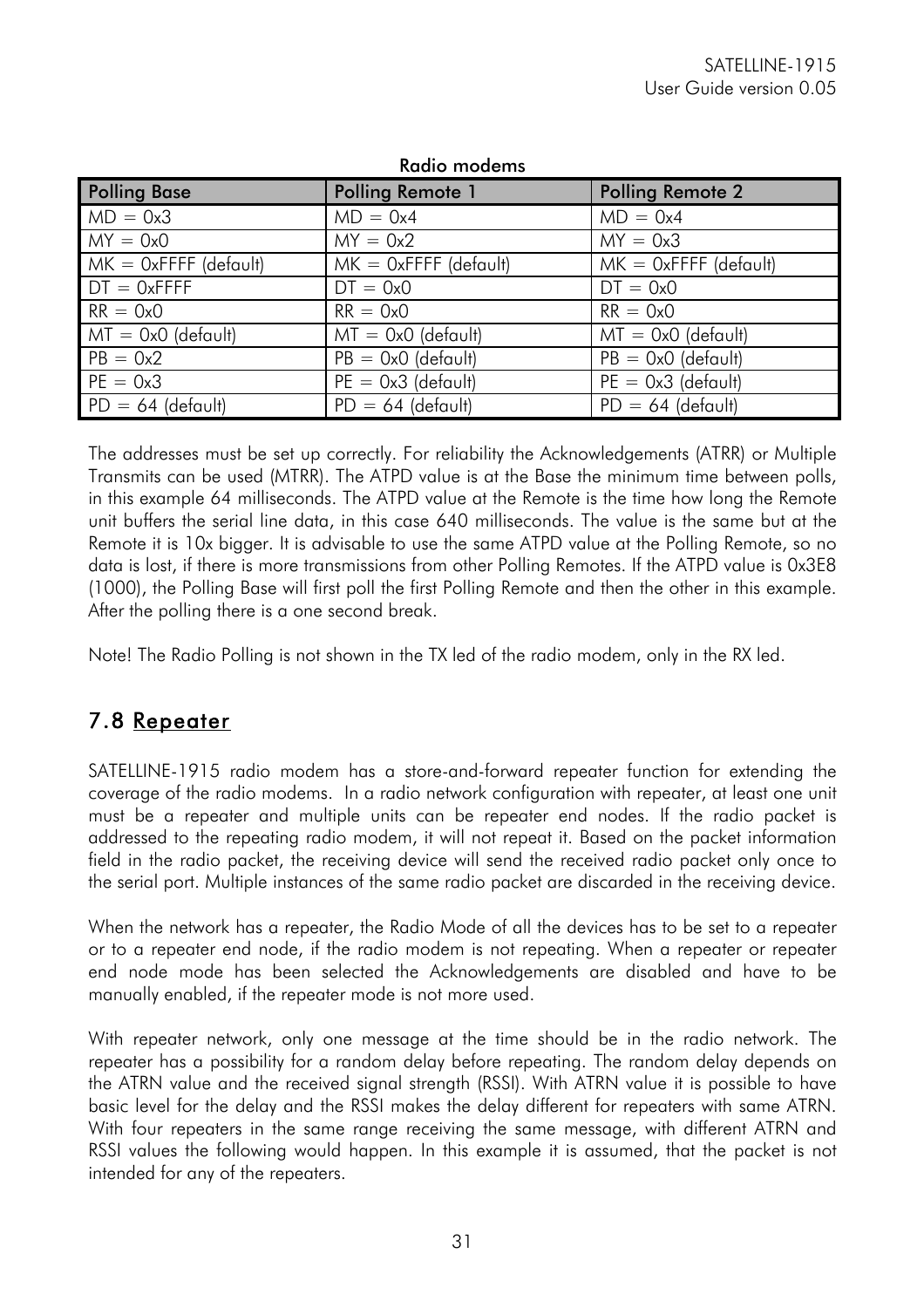#### B (Base) – R1-R2----R3-R4 (Repeaters 1, 2, 3, 4)

The radio packet is first transmitted and every repeater receives it. The R1 receives it with very good -40 dBm RSSI, the R2 with very bad -100 dBm RSSI, the R3 with very good -40 dBm RSSI and the R4 with very bad -100 dBm. The delays for repeating are:

| $\overline{R}$ . ATRN=1, | $R2$ , $ATRN=1$ , | $R3$ , ATRN $=$ 2, | I R2, ATRN=2, |
|--------------------------|-------------------|--------------------|---------------|
| $RSSI = -40$             | $RSSI = -100$     | $RSSI = -40$       | $RSSI = -100$ |
| Delay                    | Delay 59          | Delay 2            | Delay 118     |

The R1 repeats the radio packet first. Next time, assuming the same signal strengths, the values are:

| R1, ATRN=1,  | $R2$ , $ATRN=1$ , | $R3$ , $ATRN=2$ , | $ $ R2, ATRN=2, |
|--------------|-------------------|-------------------|-----------------|
| $RSSI = -40$ | $RSSI = -100$     | $RSSI = -40$      | $RSSI = -100$   |
|              | Delay 59          | Delay 2           | Delay 118       |

The R3 will repeat the radio packet. Assuming again, the same signal strengths, the delays are:

| $R1$ , $ATRN=1$ , | $R2$ , $ATRN=1$ | $R3$ , $ATRN=2$ , | R2, ATRN=2,   |
|-------------------|-----------------|-------------------|---------------|
| $RSSI = -40$      | $RSSI = -100$   | $RSSI = -40$      | $RSSI = -100$ |
|                   | Delay 59        |                   | Delay 118     |

This time, the R2 will repeat the radio packet.

The delays in the example are in values for comparison only, not in milliseconds. There is also a random variable added for the delay, if two repeaters have the same ATRN and RSSI value. The real length of the delay depends on the radio packet length, too.

The ATRN value is also used in the Repeaters or in the Repeater End Nodes to prevent the response too fast, resulting in a collision. With the same values the response delays would be:

| $\mathsf{R1}$ , ATRN=1, | $R2$ , $ATRN=1$ ,                                       | $R3$ , ATRN=2,   | $R2$ , $ATRN=2$ ,  |
|-------------------------|---------------------------------------------------------|------------------|--------------------|
| $RSSI = -40$            | $RSSI = -100$                                           | $RSSI = -40$     | $RSSI = -100$      |
| Repeater Delay 1        | Repeater Delay 59                                       | Repeater Delay 2 | Repeater Delay 118 |
|                         | Response Delay 3   Response Delay 79   Response Delay 5 |                  | Response Delay 148 |

So the ATRN value prevents the collisions from responses from any of the Repeaters or the Repeater End nodes.

### 7.9 Long range point-to-point example with repeater

The simplest configuration for a network with a repeater is one with addresses, where every device will receive every transmission. This may be an issue with some systems, where the application slaves will hear transmissions from other application slaves. The repeater does not take care of the collisions so the application should be polling.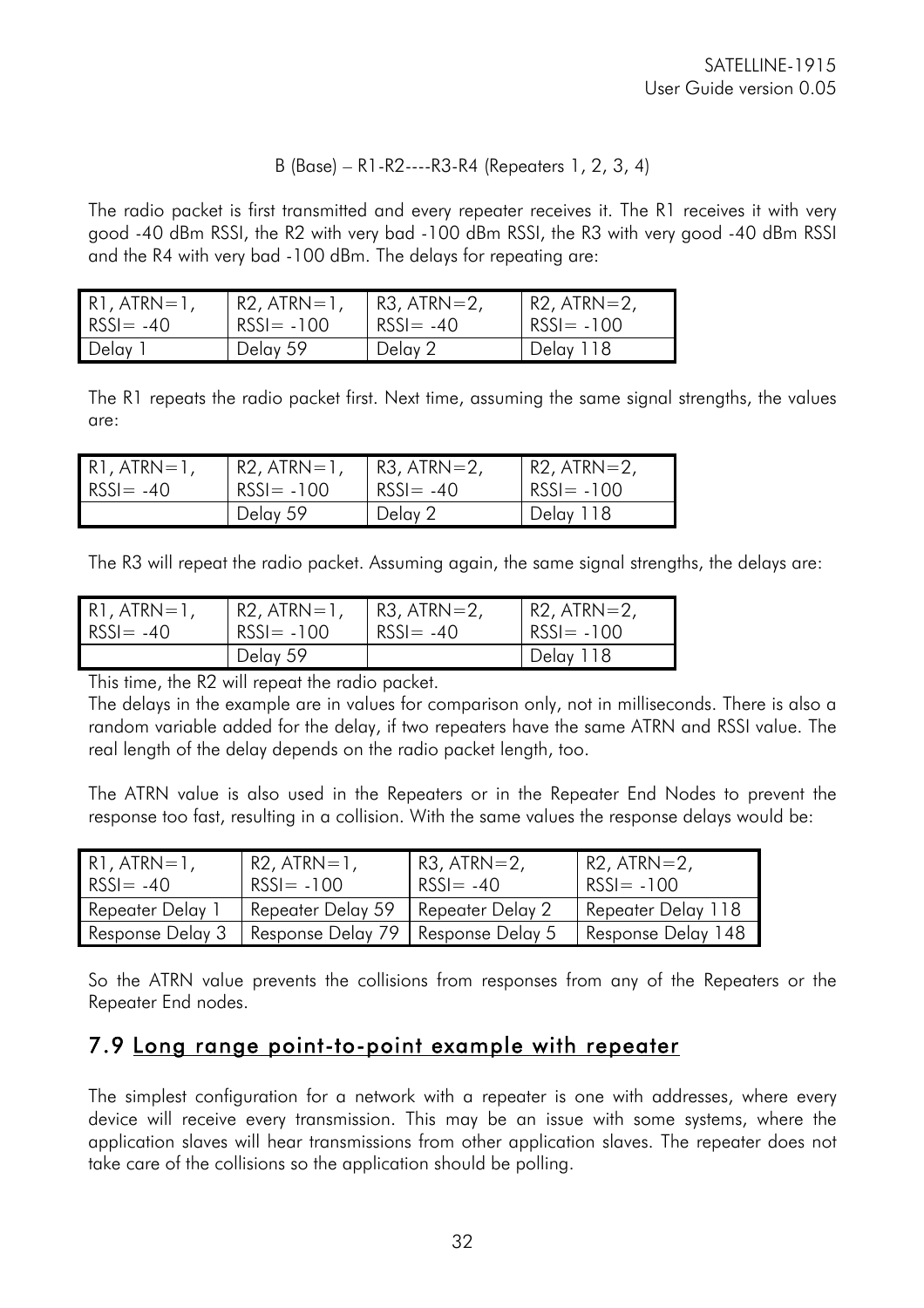| End node (master)              | Repeater               | End node (slave)               |
|--------------------------------|------------------------|--------------------------------|
| $MD = 0x6$ (repeater end)      | $MD = 0x5$ (repeater)  | $MD = 0x6$ (repeater end)      |
| $MY = 0x1$                     | $MY = 0x2$             | $MY = 0x3$                     |
| $MK = OxFFFF$                  | $MK = OxFFFF$          | $MK = 0x$ FFFF                 |
| $DT = 0xFFT$                   | $DT = 0xFFFF$          | $DT = 0xFFFF$                  |
| $RR = 0x0$                     | $RR = 0x0$             | $RR = 0x0$                     |
| $RN = 0x0$                     | $RN = 0x0$             | $RN = 0x0$                     |
| Transmission and not to serial | Repeated and to serial | To serial only once            |
| To serial only once            | Transmission           | To serial only once            |
| To serial only once            | Repeated and to serial | Transmission and not to serial |

Multiple Transmits can be used for reliability but not the Acknowledgements. In this simple application, Random values (ATRN) need not to be set.

With two repeaters, the following settings are recommended.

| End node (master) | Repeater 1     | <b>Repeater 2</b> | End node (slave)     |
|-------------------|----------------|-------------------|----------------------|
| $MD = 0x6$        | $MD = 0x5$     | $MD = 0x5$        | $MD = 0x6$ (repeater |
| (repeater end)    | (repeater)     | (repeater)        | end)                 |
| $MY = 0x1$        | $MY = 0x2$     | $MY = 0x3$        | $MY = 0x4$           |
| $MK = 0x$ FFFF    | $MK = OxFFFF$  | $MK = OxFFFF$     | $MK = 0x$ FFFF       |
| $DT = 0x$ FFFF    | $DT = 0x$ FFFF | $DT = 0x$ FFFF    | $DT = 0x$ FFFF       |
| $RR = 0x0$        | $RR = 0x0$     | $RR = 0x0$        | $RR = 0x0$           |
| $RN = 0x1$        | $RN = 0x1$     | $RN = 0x1$        | $RN = 0x1$           |

In this setup all the radio modems have random repeat and response delays on.

### 7.10 Long range point-to-multipoint example with repeater

For master-slave polling applications it is best to use system with broadcast destination address in the radio module connected to the application master and destination addresses to application master in radio modems connected to application slaves. Otherwise the configuration is the same as in the previous example.

| End node                  | Repeater (application slave) | End node                  |
|---------------------------|------------------------------|---------------------------|
| (application master)      |                              | (application slave)       |
| $MD = 0x6$ (repeater end) | $MD = 0x5$ (repeater)        | $MD = 0x6$ (repeater end) |
| $MY = 0x1$                | $MY = 0x2$                   | $MY = 0x3$                |
| $MK = 0x$ FFFF            | $MK = OxFFFF$                | $MK = 0x$ FFFF            |
| $DT = 0x$ FFFF            | $DT = 0x1$                   | $DT = 0x1$                |
| $RR = 0x0$                | $RR = 0x0$                   | $RR = 0x0$                |
| $RN = 0x1$                | $RN = 0x1$                   | $RN = 0x1$                |

If the application has more than five radio modems, ATRN value 2 is recommended.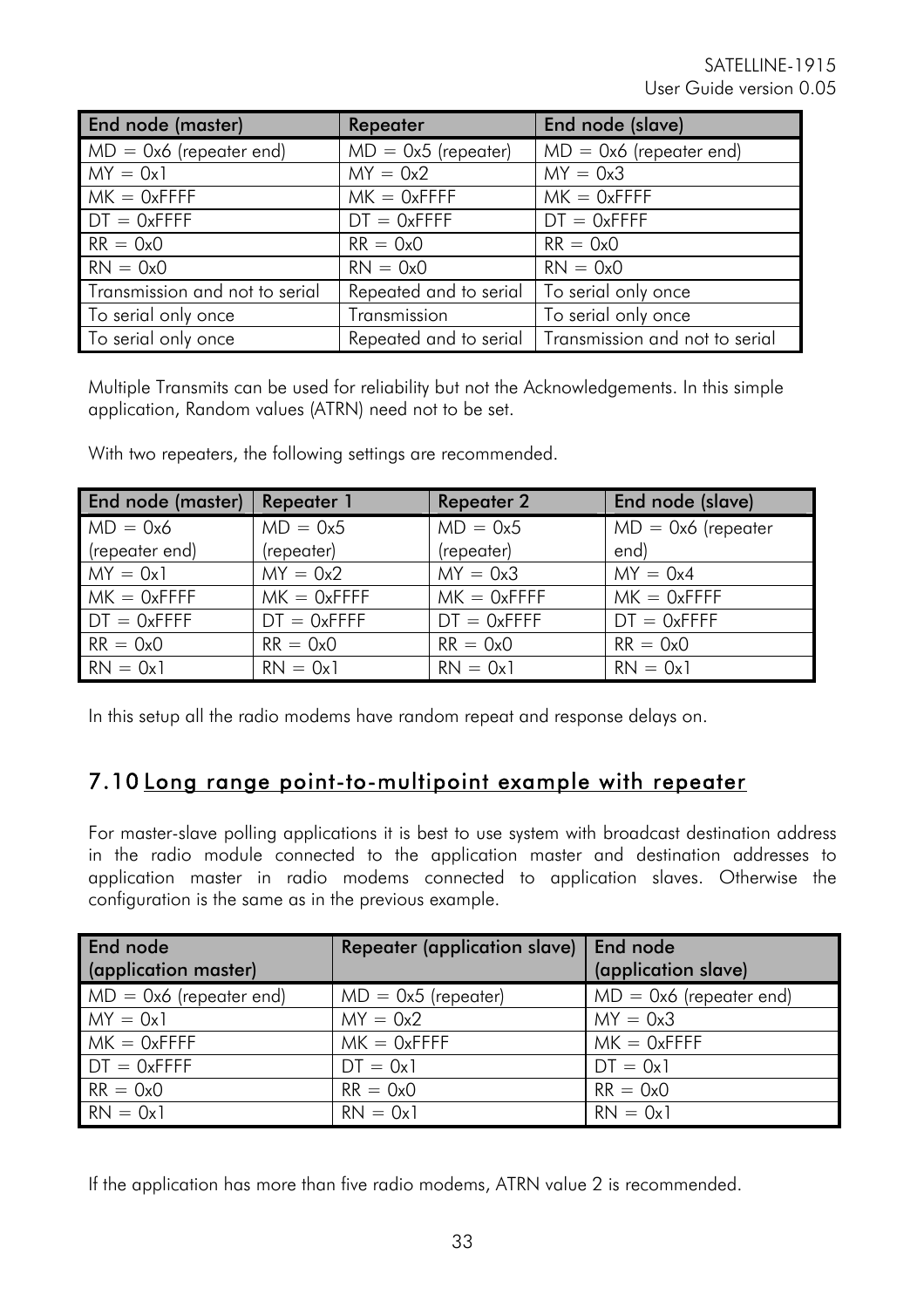### 8 SLEEP MODES

The SATELLINE-1915 has three different sleep modes to be used for saving power. The sleep modes are Pin Sleep, Serial Port Sleep and Radio Cyclic Sleep.

For the maximum power saving the radio modem can be completely shut down grounding the pin 14, signal DTR.

In Pin Sleep the radio modem receiver is shut down for minimum amount of power. The shutting down is made grounding the pin 6 signal \ SHDN. The sleep mode must first be activated with ATSM setting (ATSM  $= 1$ ). In Pin Sleep mode the PWR led is constant green and the TX led is constant red.

In Serial Port Sleep (ATSM  $= 2$ ) the radio modem is in the sleep mode after a user-defined period of inactivity (ATST) in the serial line. The radio modem wakes up when there is data in the serial line. The radio receiver is shut down, so radio transmission will not wake the radio modem. This mode is not shown in the leds.

In Radio Cyclic Sleep the radio modem receiver is shut down and wakes up periodically to receive radio data if there is any. In this mode the Initializer of the radio packet must be set to be longer in the transmitting radio modem than the shut down period time in the receiving radio modem. Therefore, it is not possible to use this sleep mode with repeaters. It is possible to use the pin 6 signal \ SHDN to wake up the radio modem from the Radio Cyclic Sleep. When the radio modem is in the Cyclic Radio Sleep, the mode the PWR led is constant green and the TX led is constant red.

| AT / BIN    | Description                                                                                                                                                                                                                                                                        | Input                 | Default                      | Response |
|-------------|------------------------------------------------------------------------------------------------------------------------------------------------------------------------------------------------------------------------------------------------------------------------------------|-----------------------|------------------------------|----------|
| ATSM / 0x01 | Query / Set Sleep Mode<br>$0 = Disabeled$<br>$1 = Pin Sleep$<br>$2 =$ Serial Port Sleep<br>4 = Radio Cyclic 1 second period<br>$5 =$ Radio Cyclic 2 second period<br>$6 =$ Radio Cyclic 4 second period<br>7 = Radio Cyclic 8 second period<br>$8 =$ Radio Cyclic 16 second period | $0 - 8$               | 0x0                          | 1 byte   |
| ATST / 0x02 | Query/Set Time before sleep for Serial Port<br>Sleep and Radio Cyclic Sleep in 100 ms                                                                                                                                                                                              | $(ATAT+3)$ -<br>0x7FF | 0x64<br>$(D100 = >$<br>10 s) | 2 byte   |
| ATLH / 0x0C | Query/Set the length of Wake-Up Initializer in<br>100 ms. This must be longer than Cyclic<br>period                                                                                                                                                                                | 0-0xFFFF              | $\Omega$                     | 2 byte   |
| ATHT / 0x03 | Query/Set Time before Wake-Up Initializer<br>in 100 ms. This must be shorter than ATST.                                                                                                                                                                                            | 0-0xFFFF              | OxFFFF (off)                 | 2 byte   |
| ATPW / Ox1D | Query/Set Pin Wake-Up in Radio Cyclic Sleep<br>$0 = Disable$<br>$=$ Enable                                                                                                                                                                                                         | $0 - 1$               | $\Omega$                     |          |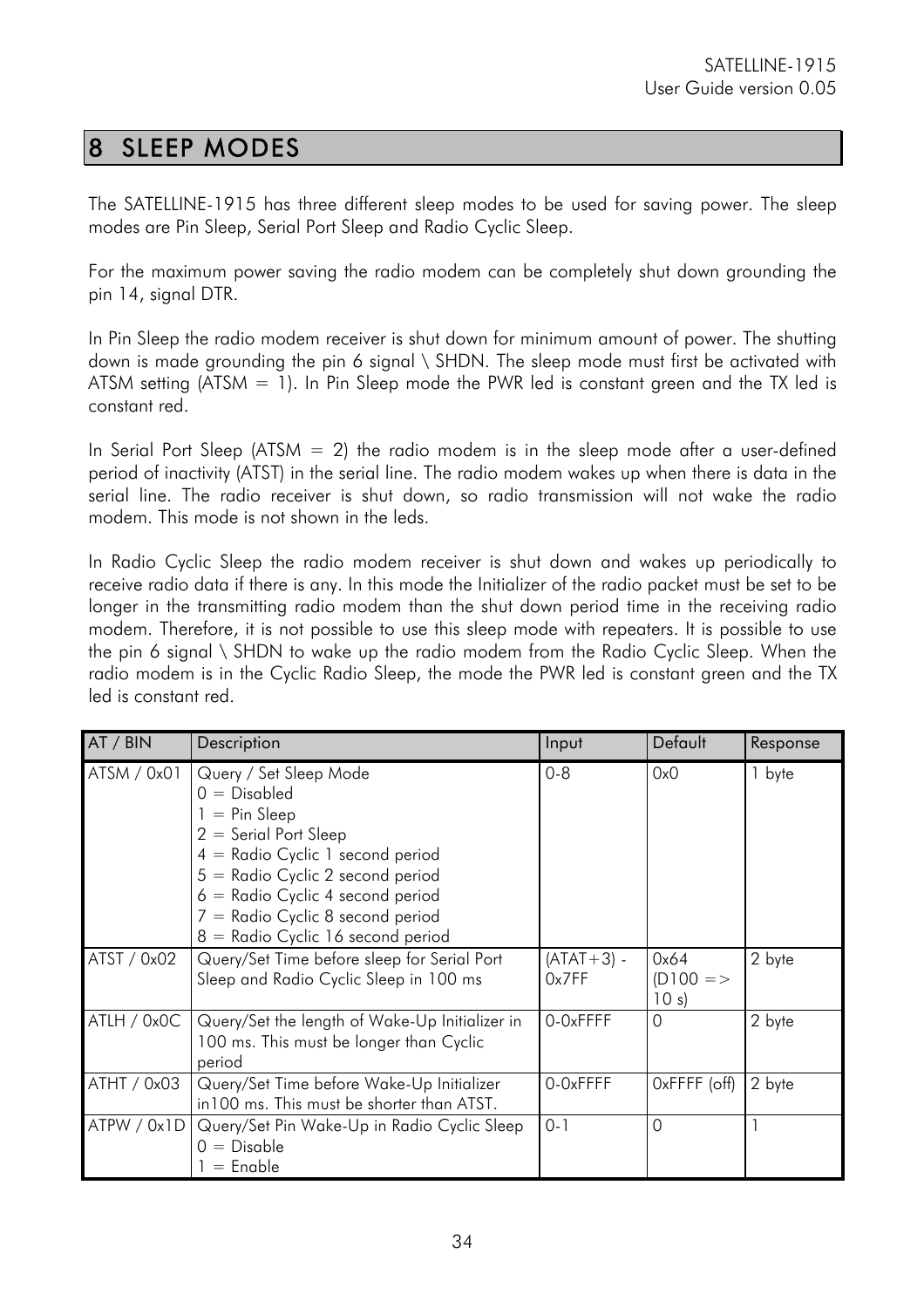#### An example of Radio Cyclic Sleep.

In this example the Cyclic Sleep Period is 4 seconds. The receiving radio modem is wake for 1 second after every 4 seconds. The transmitting radio modem that wakes the other radio modem has the length of the Wake-Up Initializer as same as the Cyclic Period and two times the wakeup time, so  $4+1+1=6$  seconds. The transmitting radio modem has the time before the Wake-Up Initializer is sent 10% percent shorter than the ATST in the receiving radio modem.

| <b>Transmitting radio modem</b> | Receiving radio modem        |
|---------------------------------|------------------------------|
| $MD = 0x0$ (normal)             | $MD = 0x0$ (normal)          |
| $MY = OxFFFF$ (default)         | $MY = OxFFFF$ (default)      |
| $MK = OxFFFF$ (default)         | $MK = OxFFFF$ (default)      |
| $DT = 0x0$ (default)            | $DT = 0x0$ (default)         |
| $RR = 0x0$                      | $RR = 0x0$                   |
| $SM = 0$ (default)              | $SM = 6$                     |
| $ST = 0x64$ (default)           | $ST = 0xA$ (D10, 1000ms)     |
| $LH = 0x3C$ (D60, 6000 ms)      | $LH = 0$ (default)           |
| $HT = 0x9 (900 ms)$             | $HT = OxFFFF$ (default, off) |
| $PW = Ox0$ (default)            | $PW = Ox0$ (default)         |

The power usage is in the idle mode 1 W, in the Sleep mode 0.4 W and in the transmission with 1 W radio output power 6 W.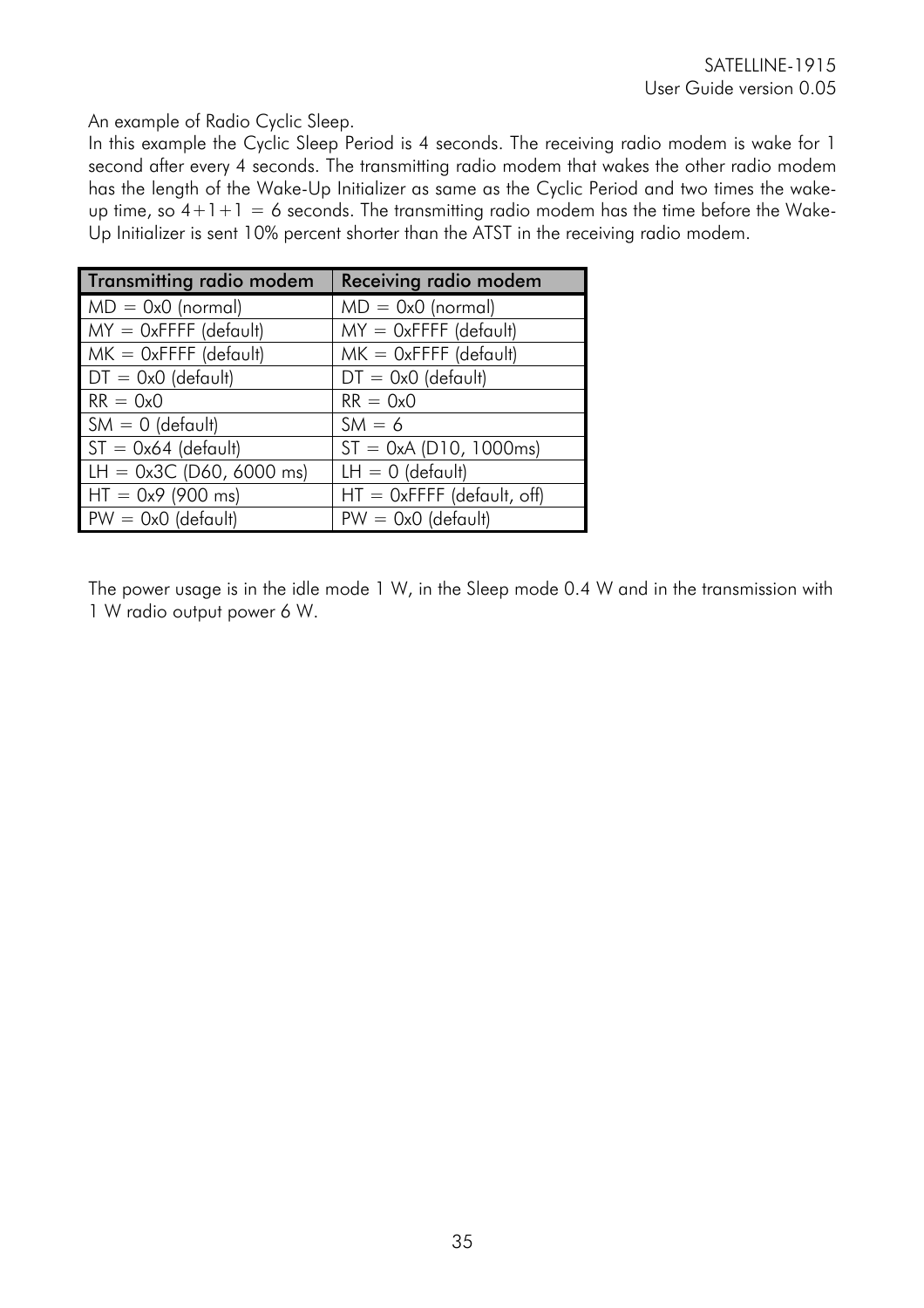## 9 DIAGNOSTICS AND TESTING

#### DB (Received Signal Strength) Command

DB Command is used to read the receive signal strength (in decibels relative to mW) of the last received packet. This parameter is useful in determining range characteristics of the RF modules under various conditions. In default mode, this command shows the power level in signed decimal format with the units (dBm). If  $CF = 1$ , the magnitude of the value is presented in unsigned hex. If  $CF = 2$ , the value is presented in decimal, but without the units.

| Sample output: | -88 dBm | (when $\textrm{ATCF} = 0$ ) |
|----------------|---------|-----------------------------|
|                | 58      | (when $\textrm{ATCF} = 1$ ) |
|                | -88     | (when $\textrm{ATCF} = 2$ ) |

NOTE: If the DB register is read before the module has received an RF packet, the module will return a value of 0x8000 (which means an RF packet has not yet been received).

#### ER (Receive Error Count) Command

The ER command is used to set / read the number of receive-errors. The error count records the number of packets partially received then aborted on a reception error. This value returns to 0 after a reset and is not non-volatile (value does not persist in the module's memory after a power-up sequence). Once the Receive Error Count reaches its maximum value (up to 0xFFFF), it remains at its maximum count value until the maximum count value is explicitly changed or the module is reset. The ER parameter is not reset by pin, serial port or cyclic sleep modes.

#### GD (Receive Good Count) Command

The GD command is used to set / read the count of good received RF packets. Its parameter value is reset to 0 after every reset and is not non-volatile (the parameter value does not persist in the RF module's memory after a power-up sequence). Once the "Receive Good Count" reaches its maximum value (up to 0xFFFF), it remains at its maximum count value until the maximum count value is manually changed or the module is reset.

The GD parameter is not reset by pin, serial port or cyclic sleep modes.

#### RC (Ambient Power - Single Channel) Command

The RC command is used to examine and report the power level on a given channel.

| Sample output: | -78 dBm | [when $CF = 0$ ] |
|----------------|---------|------------------|
|                | 4e      | [when $CF = 1$ ] |
|                | -78     | [when $CF = 2$ ] |

#### RE (Restore Defaults) Command

The RE command is used to restore all configurable parameters to their factory default settings. The RE Command does not cause default values to be stored to non-volatile (persistent) memory. For the restored default settings to persist in the module's non-volatile memory and be saved in the event of RF module reset or power-down, the WR (Write) command must be issued prior to power-down or reset.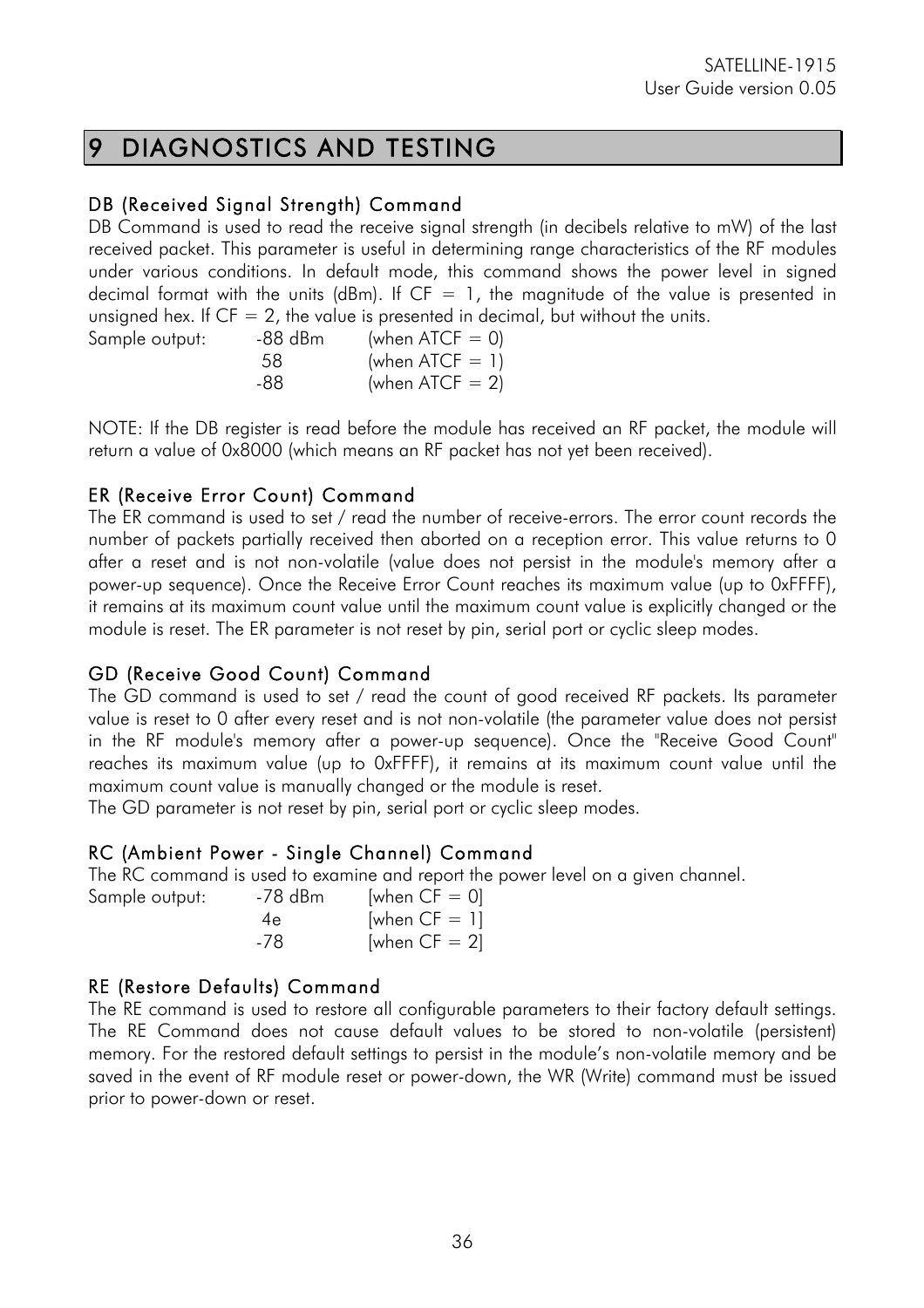#### RM (Ambient Power - All Channels) Command

The RM command is used to examine and report power levels on all channels. If no parameter is given, the channels are scanned one time. If a parameter is given, the channels are repeatedly scanned for that number of seconds. The maximum power level seen for each channel is reported (i.e. peak hold). A graphical spectrum analyzer can be implemented by repeatedly sending the RM command (with no arguments) and reading the resultant 50 power levels (this is easiest to do when  $CF = 1$  or 2).

Sample output [when  $CF = 0$ ]: Ch 0: -100 dBm Ch 1: -103 dBm ... Ch 49: -99 dBm Sample output [when  $CF = 1$ ]: 64 67 ... 63 Sample output [when  $CF = 2$ ]: 100 -103 … -99

#### SH (Serial Number High) Command

SH Command is used to set /read the serial number high word of the RF module.

#### SL (Serial Number Low) Command

SL Command is used to set /read the serial number low word of the RF module.

#### TP (Board Temperature) Command

TP Command is used to read the current temperature of the board.

#### TR (Transmit Error Count) Command

The TR command is used to report the number of retransmit failures. This number is incremented each time a packet is not acknowledged within the number of retransmits specified by the RR (Retries) parameter. The number of packets therefore is counted that were not successfully received and subsequently discarded. The TR parameter is not non-volatile and is reset to zero when the RF module is reset.

#### VL (Firmware Version - Verbose)

The VL command is used to read the verbose firmware version of the RF module.

#### WA (Active Warning Numbers) Command

The WA command reports the warning numbers of all active warnings - one warning number per line. No further information is shown and warning counts are not reset.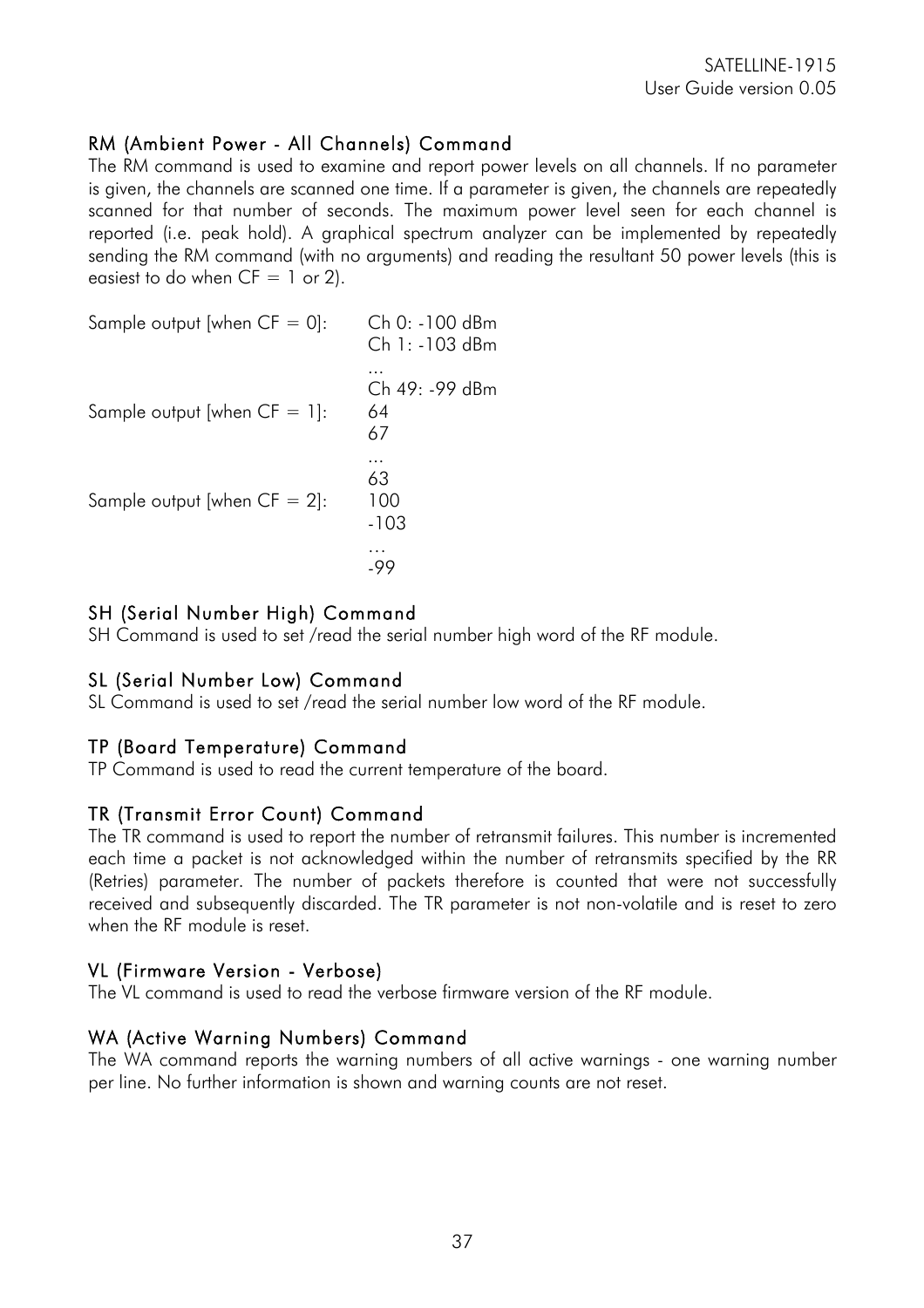#### WN (Warning Data) Command

WN command is used to report the following data for all active and sticky warnings:

- Warning number & description
- Number of occurrences since the last WN or WS command
- Whether the warning is currently active

Warnings, which are not currently active and have not been active since the last issuance of the WN or WS commands, are not displayed. The WN command also resets all non-zero warning counts; except for warnings that are presently active, which are set to 1.

| Warning #      | <b>Description</b>                                                                                                                                                                                                                                                                                                                                                                                                                                                                                                                                                                                                                                                                                                                                    |
|----------------|-------------------------------------------------------------------------------------------------------------------------------------------------------------------------------------------------------------------------------------------------------------------------------------------------------------------------------------------------------------------------------------------------------------------------------------------------------------------------------------------------------------------------------------------------------------------------------------------------------------------------------------------------------------------------------------------------------------------------------------------------------|
|                | Under-voltage. This is caused if the internal supply voltage of modem falls below<br>the minimum threshold for the lowest power level (2.8 V). If / when the voltage<br>rises above the threshold, the warning is deactivated. The module will not<br>transmit below this voltage threshold.                                                                                                                                                                                                                                                                                                                                                                                                                                                          |
| $\overline{2}$ | Over-voltage. This is caused if the internal supply voltage of modem exceeds<br>5.75 V. Transmission is not allowed while this warning is active.                                                                                                                                                                                                                                                                                                                                                                                                                                                                                                                                                                                                     |
| 3              | Under-temperature. This is caused if the temperature sensed by the modem is less<br>than -40 C. The modem does not artificially limit operation while this warning is<br>active, but modem functionality is not guaranteed.                                                                                                                                                                                                                                                                                                                                                                                                                                                                                                                           |
| $\overline{A}$ | Over-temperature. This is caused if the temperature sensed by the modem is<br>greater than 105 °C. The modem does not allow transmission nor reception while<br>this warning is active. The warning is deactivated when the temperature falls to<br>100 °C.                                                                                                                                                                                                                                                                                                                                                                                                                                                                                           |
| 5              | Power reduced. This is caused if the transmit power has to be reduced from the<br>level programmed by PL Command due to insufficient supply voltage. The 1 W<br>power level requires internal supply voltage 4.75 V or higher; 500 mW requires<br>3.0 V or higher; 100 mW, 10 mW and 1 mW require 2.8 V or higher.                                                                                                                                                                                                                                                                                                                                                                                                                                    |
| 6              | Default calibration data in flash. This is caused if the modem-specific power<br>calibration data is either not present or is invalid, or if none of the parameters<br>have been modified from their default values. Power levels may be incorrect.                                                                                                                                                                                                                                                                                                                                                                                                                                                                                                   |
| 7              | Default configuration parameters in flash. This is caused if user-modifiable<br>parameters (i.e. those stored by a 'WR' command) in flash are all the compiled-in<br>default values. This is caused if the user configuration is found to be not present<br>or invalid at power-up and there is no custom configuration, or if no user-<br>modifiable parameters have been modified from the compiled-in defaults.<br>Modification of one or more parameters without the subsequent WR to commit<br>the changes to flash will not deactivate this warning, since it reflects the status of<br>the parameters in flash. Note that this warning does not reflect usage of the<br>custom configuration defaults, only usage of the compiled-in defaults. |
| 8              | Default factory configuration parameters in flash. This is caused if the factory<br>parameters in flash are all the default values. This is caused if the factory<br>configuration is found to be not present or invalid at power-up, or if no factory<br>parameters have been modified.                                                                                                                                                                                                                                                                                                                                                                                                                                                              |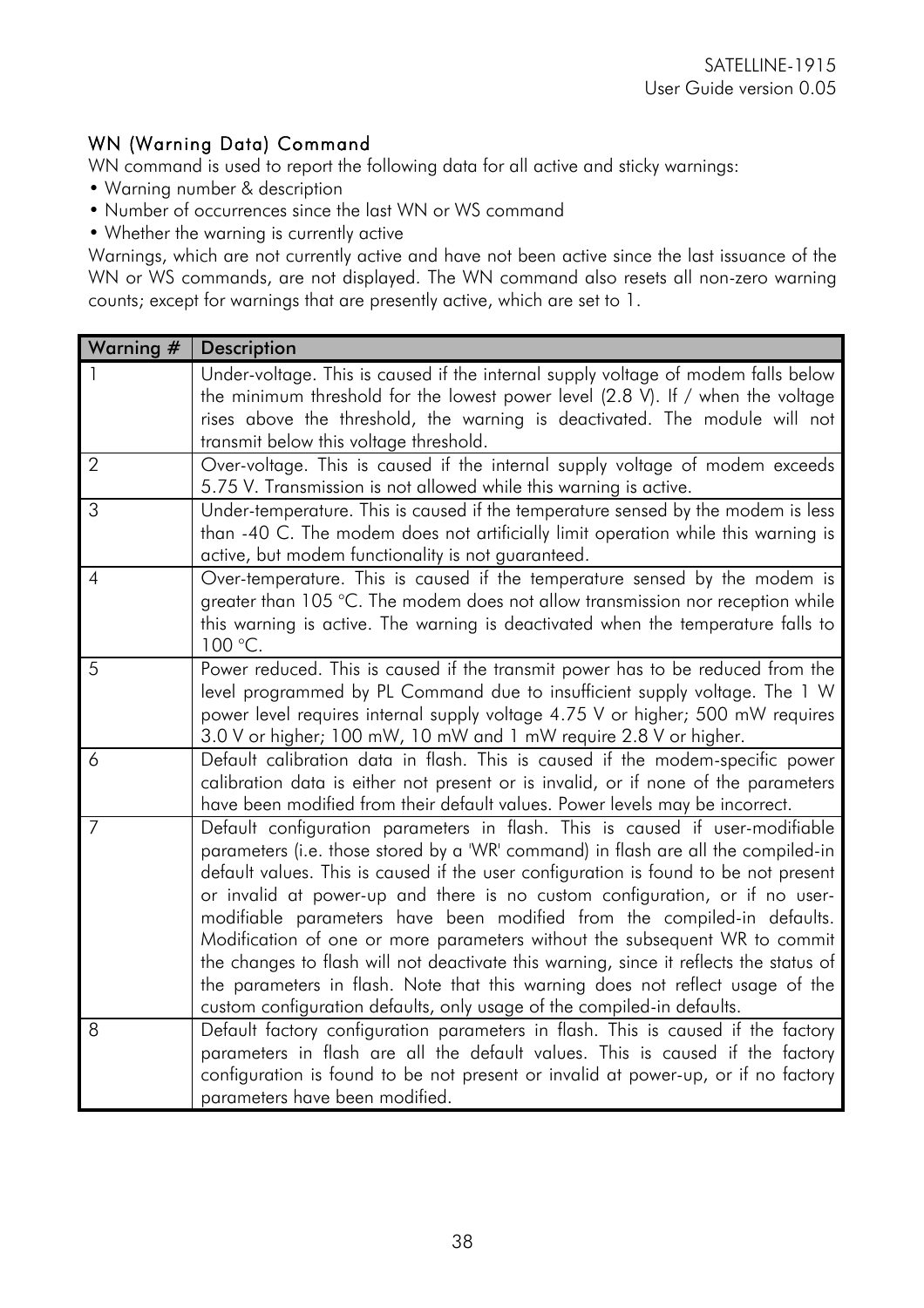#### WS (Sticky Warning Numbers) Command

The WS command reports warning numbers of all warnings active since the last use of the WS or WN command (including any warnings which are currently active). This command also resets all non-zero warning counts, except for warnings that are presently active, which are set to 1.

| AT / BIN       | Description                    | Input | Default | Response |
|----------------|--------------------------------|-------|---------|----------|
| ATDB / 0x36    | Received Signal Strength       |       |         | 2 byte   |
| ATER / 0x0F    | Receive Error Count            |       | 0       | 2 byte   |
| ATGD /<br>0x10 | Receive Good Count             |       | 0       | 2 byte   |
| <b>ATRC</b>    | Ambient Power - Single Channel |       |         | 1 byte   |
| ATRE / 0x0E    | <b>Restore Defaults</b>        |       |         |          |
| <b>ATRM</b>    | Ambient Power - All Channels   |       |         | 2 byte   |
| ATSH / 0x25    | Serial Number High             |       | varies  | 2 byte   |
| ATSL / 0x26    | Serial Number Low              |       | varies  | 2 byte   |
| ATTP / 0x38    | <b>Board Temperature</b>       |       |         | 1 byte   |
| ATTR / 0x1B    | <b>Transmit Error Count</b>    |       | 0       | 2 byte   |
| <b>ATVL</b>    | Firmware Version - Verbose     |       | 0       | 2 byte   |
| <b>ATWA</b>    | <b>Active Warning Numbers</b>  |       |         | string   |
| <b>ATWN</b>    | Warning Data                   |       |         | string   |
| <b>ATWS</b>    | <b>Sticky Warning Numbers</b>  |       |         | 1 byte   |